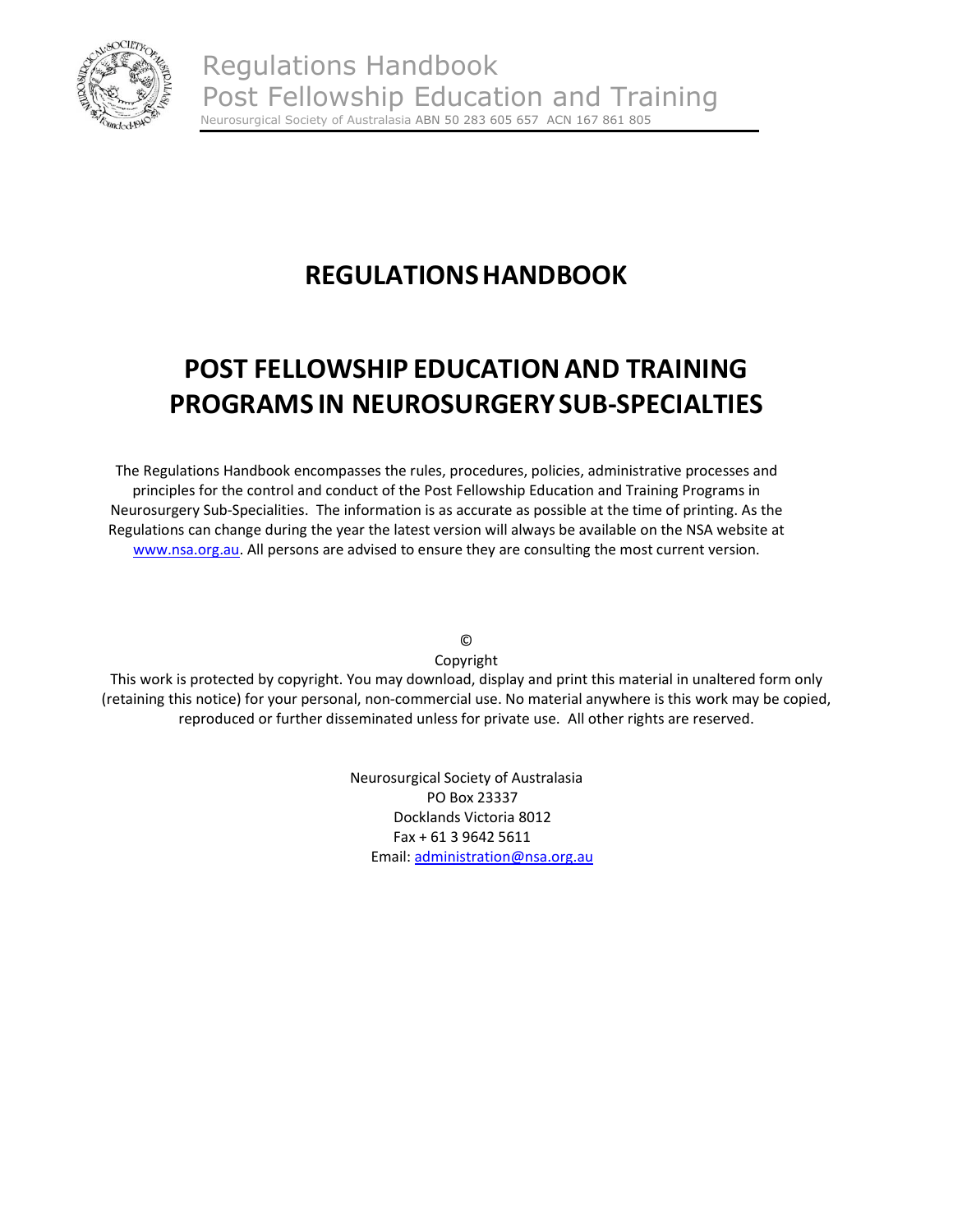

# **Table of Contents**

| 1.1        |  |
|------------|--|
| 1.2        |  |
| 1.3        |  |
| 1.4        |  |
| 1.5        |  |
| 1.6        |  |
| 1.7        |  |
| 1.8        |  |
| 1.9        |  |
| 1.10       |  |
|            |  |
| 2.1        |  |
| 2.2        |  |
| 2.3        |  |
|            |  |
| 2.4<br>2.5 |  |
|            |  |
|            |  |
| 3.1        |  |
| 3.2        |  |
| 3.3        |  |
| 3.4        |  |
| 3.5        |  |
| 3.6        |  |
| 3.7        |  |
| 3.8        |  |
|            |  |
| 4.1        |  |
|            |  |
| 5.1        |  |
| 5.2        |  |
| 5.3        |  |
| 5.4        |  |
| 5.5        |  |
| 5.6        |  |
| 5.7        |  |
| 5.8        |  |
|            |  |
| 6.1        |  |
| 6.2        |  |
| 6.3        |  |
| 6.4        |  |
| 6.5        |  |
| 6.6        |  |
| 6.7        |  |
| 6.8        |  |
|            |  |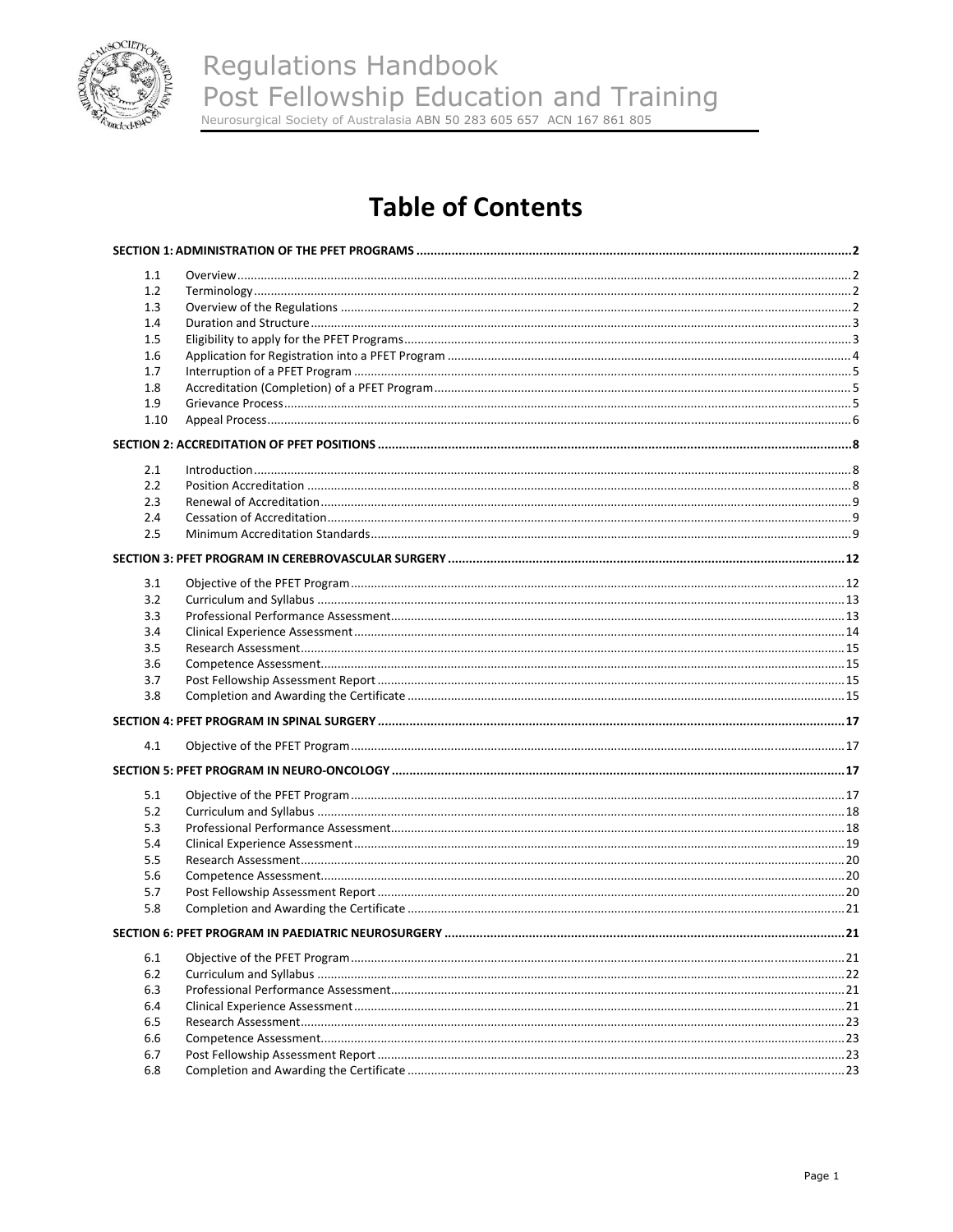

## **SECTION 1: ADMINISTRATION OF THE PFET PROGRAMS**

#### **1.1 Overview**

- 1.1.1 The Neurosurgical Society of Australasia Post Fellowship Education and Training (PFET) Programs provide the opportunity for suitably qualified independent specialist neurosurgeons to undertake extensive education and training to achieve advanced proficiency, knowledge and skills in a specific sub‐specialty area of neurosurgical practice.
- 1.1.2 Each PFET Program will have clearly stated objectives for the sub-specialty expertise based on achieving a level of competence above that of a generalist neurosurgeon. The PFET Programs complement the Surgical Education and Training (SET) Program in Neurosurgery.
- 1.1.3 The PFET Program in Spinal Surgery is a joint program governed by the Neurosurgical Society of Australasia and Australian Orthopaedic Association. Please refer to the Post Fellowship Education and Training Program in Spinal Surgery Regulations, available on www.nsa.org.au, for further information.

#### **1.2 Terminology**

In these Regulations, the following terminology shall have the following meanings:

- 1.2.1 **Committee** is the NSA Post Fellowship Education and Training Committee.
- 1.2.2 **Business Days** means Monday to Friday excluding public holidays.
- 1.2.3 **Regulations** are the rules, procedures, policies, administrative processes and principles for the control and conduct of the PFET Program only.
- 1.2.4 **PFET Programs** are the Post Fellowship Education and Training Programs offered by the Neurosurgical Society of Australasia in sub‐specialty areas relevant to neurosurgery.
- 1.2.5 **NSA** is the Neurosurgical Society of Australasia.
- 1.2.6 **NSA Board** is the Board of the Neurosurgical Society of Australasia.
- 1.2.7 **Supervisor** is a surgical supervisor of an accredited PFET Program position.
- 1.2.8 **SET Program** is the Surgical Education and Training Program in Neurosurgery of the Royal Australasian College of Surgeons.
- 1.2.9 **Fellow** is a registrant in a PFET Program.

### **1.3 Overview of the Regulations**

1.3.1 These Regulations encompass the rules, procedures, policies, administrative processes and principles for the control and conduct of the PFET Programs.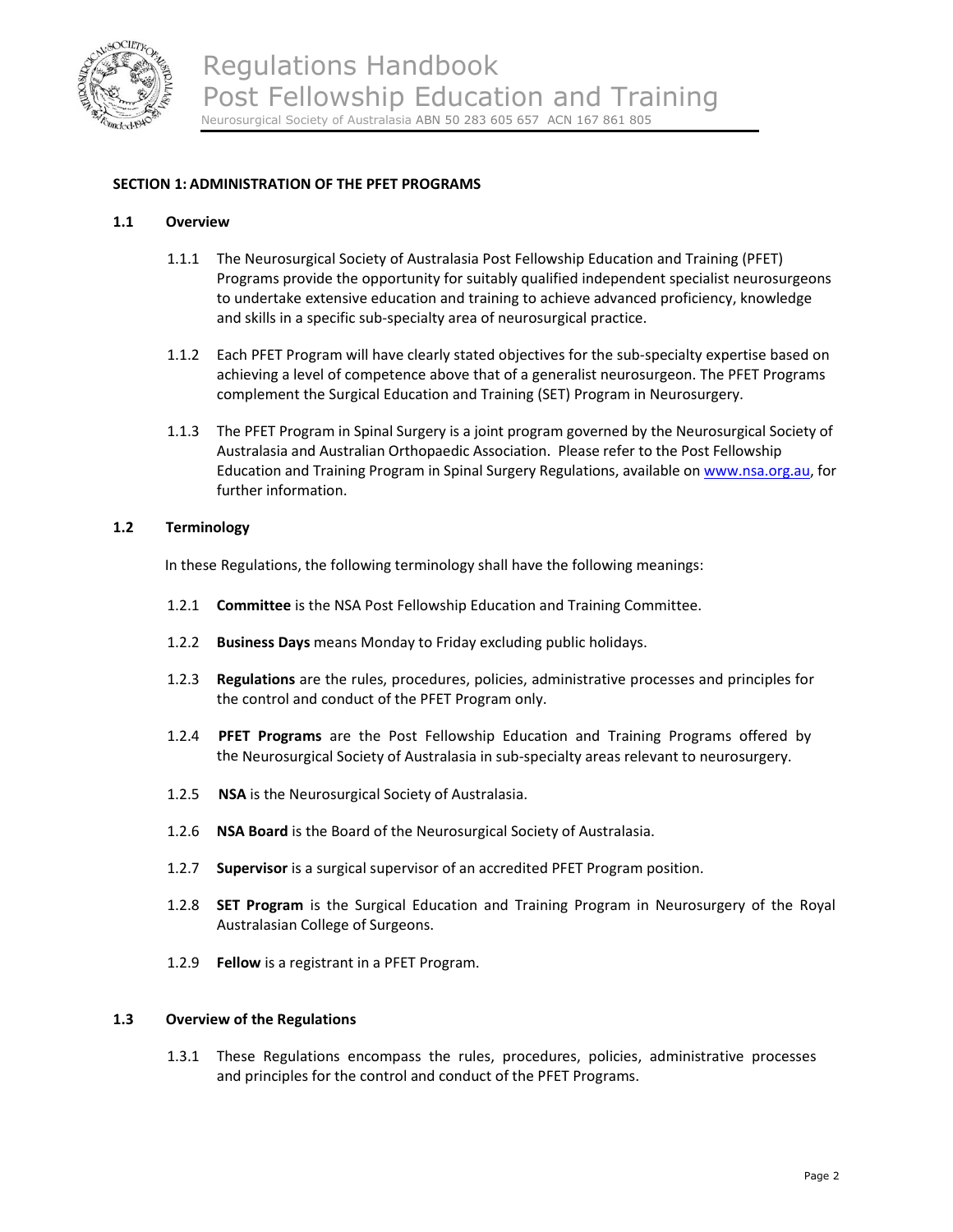

- 1.3.2 All fellows, supervisors, units with accredited training positions and Committee members are required to comply with the Regulations at all time.
- 1.3.3 The information in these Regulations is as accurate as possible at the time of printing. The NSA reserves the right to make reasonable changes to these Regulations at any time. As the Regulations can change during the year the latest version will always be available on the training website www.nsa.org.au. All persons are advised to ensure they are consulting the most current version.
- 1.3.4 In the event of any discrepancy or inconsistency between these Regulations and other information from any source, written, verbal or otherwise, these Regulations shall prevail.

#### **1.4 Duration and Structure**

- 1.4.1 PFET Programs must be a minimum of twelve (12) months full time or the part‐time equivalent. There is no maximum duration.
- 1.4.2 The PFET Programs are designed to facilitate the cumulative acquisition of the experience, knowledge, skills and attributes aligned with the overall objective.
- 1.4.3 The PFET Programs will include clinical, research, educational and administrative experience in the sub‐specialty focus. It is expected that the duties assigned to the fellow will increase in complexity as the fellow assumes more responsibly and builds on their generalist experience, knowledge, skills and attributes.

#### **1.5 Eligibility to apply for the PFET Programs**

- 1.5.1 All applicants must have satisfactorily obtained employment in a position accredited for a PFET Program. Applications for employment in accredited PFET Program positions must be made directly to the institutions in which the positions are located. A list of accredited positions will be available on the NSA website www.nsa.org.au.
- 1.5.2 All applicants must be an Australian or New Zealand citizen or have an appropriate visa to work in Australia or New Zealand as a specialist neurosurgeon in a supervised fellowship position.
- 1.5.3 All applicants must have current and valid medical registration necessary to practice in the position accredited for the PFET Program.
- 1.5.4 Applicants must satisfy one of the following:
	- (a) Satisfactorily completed the FRACS Examination in Neurosurgery; or
	- (b) Completed the FRACS Examination in a related discipline and have the requisite base experience and scope of practice; or
	- (c) Completed the Australian Medical Council (AMC) or Medical Council of New Zealand (MCNZ) specialist assessment process resulting in formal recognition as a specialist neurosurgeon; or
	- (d) Have a specialist training qualification in neurosurgery from a designated competent authority being one of the following: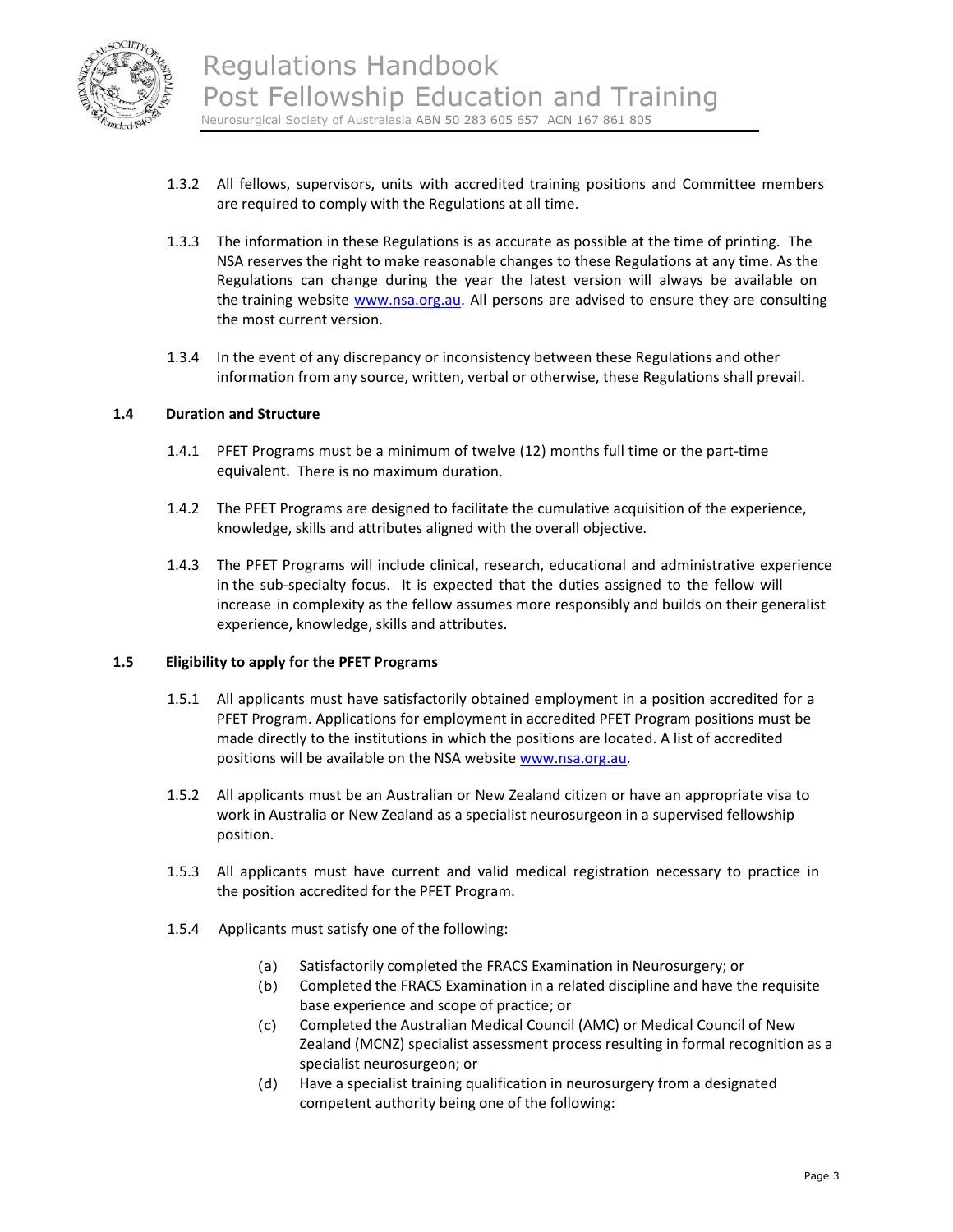

- Royal College of Surgeons of England (United Kingdom) FRCS; or<br>• Royal College of Physicians and Surgeons (Canada) FRCSC; or
- 
- American College of Surgeons (Unites States of America) FACS; or<br>• Medical Council of Ireland (FRCSI).
- 

#### **1.6 Application for Registration into a PFET Program**

- 1.6.1 Eligible fellows must apply prior to the commencement of their PFET Program on the prescribed application form available from NSA website www.nsa.org.au.
- 1.6.2 Applications from eligible fellows can be made at any time during the year. An application fee is payable at the time of application. Application fees are revised annually and will be published on the NSA website www.nsa.org.au. The application fee for applicants is currently \$AUD 660 including GST.
- 1.6.3 Applications are considered by the Committee for registration. In considering applications, the Committee will review eligibility and confirm the applicants' appointment to an accredited position for a PFET Program. If an applicant is deemed ineligible for registration the applicant will be refunded 50% of the application fee paid in accordance with 1.6.2.
- 1.6.4 If an applicant is deemed eligible for registration the applicant will be registered in the PFET Program relevant to their accredited sub-specialty position for an initial twelve (12) month duration. The application fee paid in accordance with 1.6.2 is non-refundable for applicants deemed eligible for registration.
- 1.6.5 The annual registration fee for the first twelve (12) month period is complimentary. Subsequent renewal of registration is available on an annual basis thereafter for PFET Programs running longer than twelve (12) months. Automatic renewal notices will be issued thirty (30) days prior to the registration expiry date. The registration fee is revised annually and will be published on the NSA website www.nsa.org.au. The registration fee is currently \$AUD660 for all fellows registered in a PFET Program. The registration fee or part thereof is non‐refundable.
- 1.6.6 The official commencement date of the PFET Program will be the application date for registration or alternate date nominated at the time of application. No retrospective credit will be given for any training undertaken prior to the official commencement date or undertaken after the PFET Program registration has ceased.
- 1.6.7 Registration to the PFET Program will cease if:
	- (a) The fellows' registration fee is not paid by the due date; or
	- (b) The fellows' registration expires; or
	- (c) The fellow requests in writing that the PFET Program registration cease; or
	- $(d)$  The fellows' employment in the PFET Program position ceases for any reason; or  $(e)$  The fellow is found to have falsified a training document; or
	- The fellow is found to have falsified a training document; or
	- (f) The fellow fails to submit a training document by the communicated due date; or
	- (g) The fellow is granted accreditation (completion) of the PFET Program.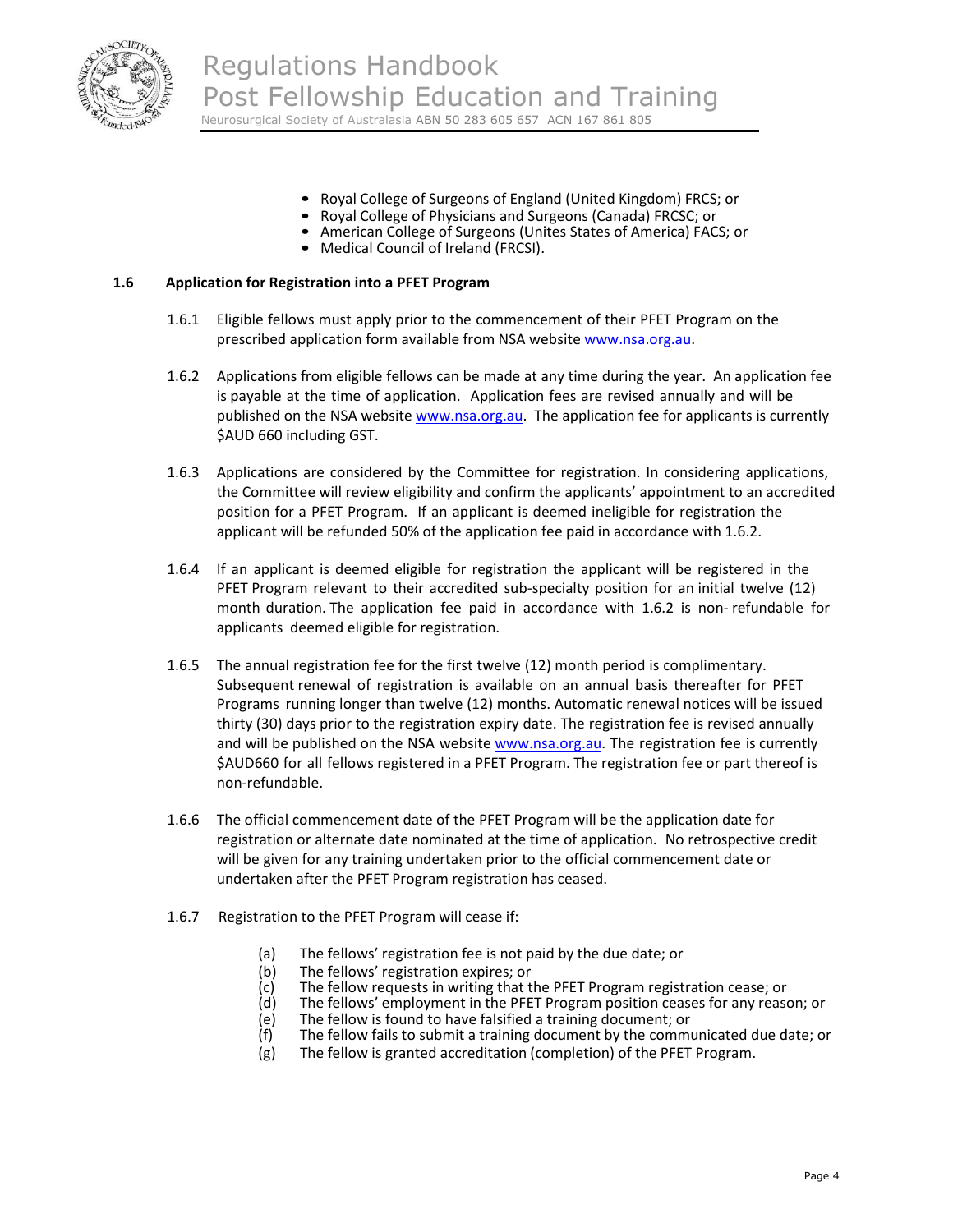

## **1.7 Interruption of a PFET Program**

- 1.7.1 Applications to interrupt a PFET Program may be approved in a range of circumstances including ill‐health and parenting.
- 1.7.2 Applications must be made in writing to the Committee. Interruptions must be supported by the employer of the accredited PFET Program position and must be accompanied by a Professional Performance Assessment (PPA) Report valid up until the date of application for interruption.
- 1.7.3 Where interruption is granted, the commencement date for the interruption will be the date the Committee received the completed application for interruption.
- 1.7.4 During a period of interruption registration in the PFET Program will be suspended. Any training undertaken during the interruption will not be considered as part of the PFET Program.

#### **1.8 Accreditation (Completion) of a PFET Program**

- 1.8.1 Each PFET Program will have clearly stated curriculum requirements and objectives which must be satisfied for accreditation.
- 1.8.2 On application to and approval from the Committee that the objectives of the PFET Program have been satisfied the fellow will be issued with a Certificate of Post Fellowship Education and Training. The Certificate will acknowledge the sub‐specialty, duration of satisfactory training and the institution where the PFET Program was undertaken.

#### **1.9 Grievance Process**

- 1.9.1 Any person adversely affected by a decision made by the Committee or a surgical supervisor may, within thirty (30) Business Days of being notified of the decision submit a written grievance to the Committee Chair to have the decision reviewed.
- 1.9.2 In submitting a written grievance, the person must include the grounds for the grievance or appeal, the remedy sought and any relevant supporting documentation.
- 1.9.3 A written grievance will be considered by the Committee within twenty (20) Business Days of its receipt.
- 1.9.4 The Committee will provide a written response affirming the previous decision, modifying the decision, or reversing the decision, providing appropriate justification.
- 1.9.5 Where the Committee overturns or varies a decision the reasoning must fall into one of the following categories and must be justified:
	- (a) That the decision was based on a mistake of fact or law; or
	- (b) That an error in due process occurred; or
	- (c) That the relevant policies or procedures were not observed; or
	- (d) That relevant and significant information was not appropriately considered in the decision; or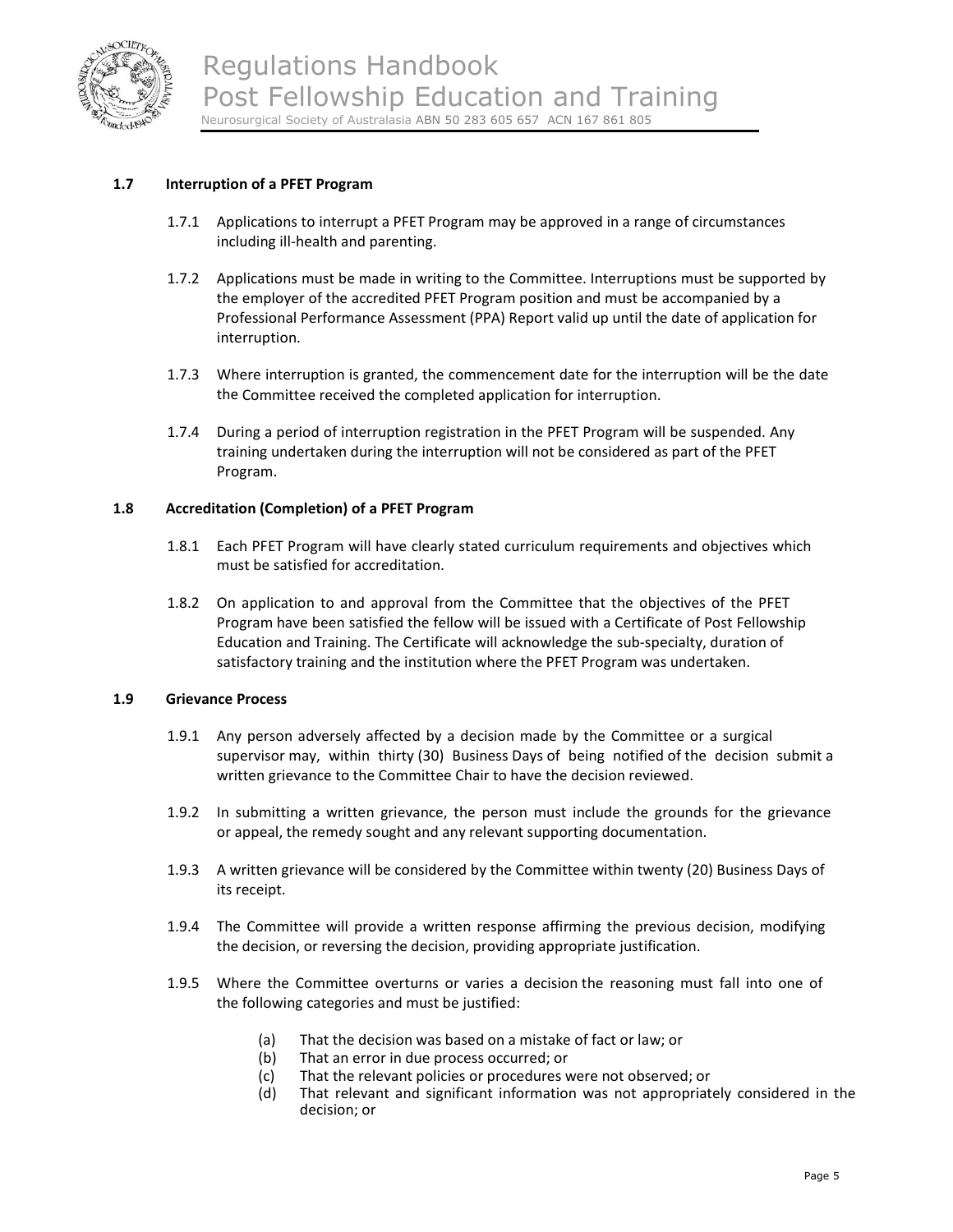

- (e) The grounds for special consideration as defined by the Committee were established which justify the decision.
- 1.9.6 Where a person adversely affected by a decision has submitted a written grievance and is dissatisfied with the Committee decision review, the person may submit a written appeal to the NSA Board in accordance with clause 1.10.

#### **1.10 Appeal Process**

- 1.10.1 Any person adversely affected by a decision, who has submitted a written grievance in accordance with clause 1.9 and is dissatisfied with the outcome of the grievance process may, within twenty (20) Business Days of being notified of the grievance decision submit a written appeal to the NSA Board to have the decision reviewed.
- 1.10.2 An appeal fee of \$AUD1,100 including GST will be payable which will be refunded if the final determination of the appeal panel is that the original decision be overturned. Payment must be made at the time of submitting the appeal and the appeal will not be taken to have been received until full payment has been made.
- 1.10.3 In submitting a written appeal, the applicant must include the grounds for the appeal, the remedy sought and any relevant supporting documentation. The applicant will have the onus of proof to establish the grounds of the appeal.
- 1.10.4 The NSA will convene an appeal panel. The appeal panel will include two members of the NSA Board who were not party to the original decision and three additional persons who are not members or employees of the NSA and who were not involved in the original decision.
- 1.10.5 The appeal panel will convene an appeal hearing within thirty (30) Business Days of receipt of the written appeal and payment.
- 1.10.6 The person who submitted the appeal may nominate a support person to accompany him or her at any stage of the appeal process. The support person must not be a legal practitioner or barrister.
- 1.10.7 The appeal panel may receive written or oral submissions at any time in the course of a hearing, at its discretion.
- 1.10.8 The appeal panel will provide a written response affirming the previous decision, modifying the decision, or reversing the decision, providing appropriate justification to both the Committee and the applicant.
- 1.10.9 Where the appeal panel overturns or varies a decision the reasoning must fall into one of the following categories and must be justified:
	- (a) That the decision was based on a mistake of fact or law; or
	- (b) That an error in due process occurred; or
	- (c) That the relevant policies or procedures were not observed; or
	- (d) That relevant and significant information was not appropriately considered in the decision; or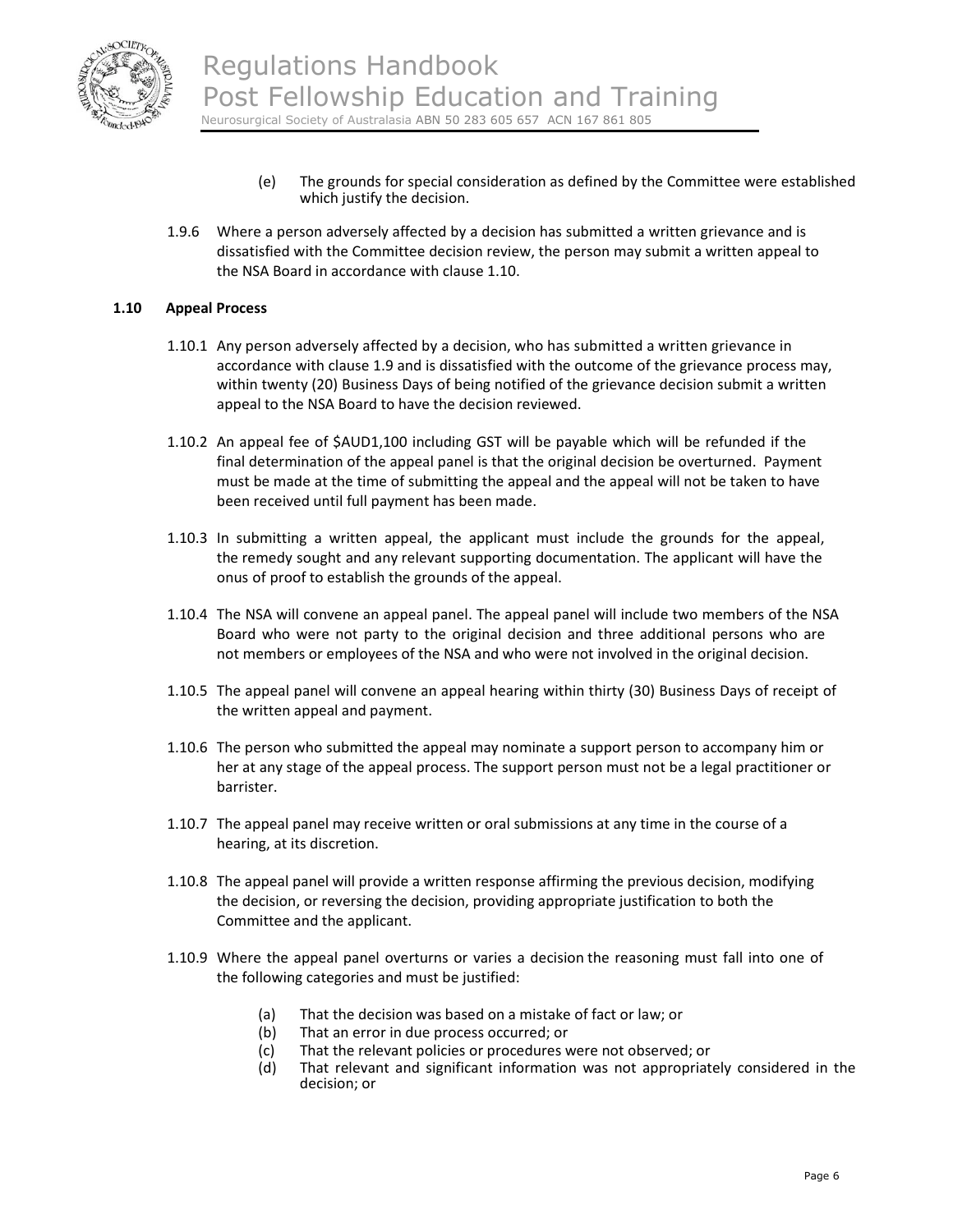

(e) The grounds for special consideration as defined by the Committee were established which justify the decision.

#### **1.11 Governance**

- 1.11.1 The NSA Post Fellowship Education and Training Committee (the Committee) is responsible for the oversight of the policies and the maintenance of education, training, assessment standards and communication of decisions relating to the PFET Programs.
- 1.11.2 The Committee must provide a written report to the NSA Board at each scheduled meeting.
- 1.11.3 The composition of the Committee must include, as a minimum:
	- (a) An appointed Chair who must also be a member of the NSA Board
	- (b) The Chair of the SET Board of Neurosurgery ex‐officio or his/her nominee
	- (c) Three additional persons who are members of the NSA
- 1.11.4 With the approval of the NSA Board the Committee may co-opt additional members.
- 1.11.5 Committee members must satisfy the eligibility criteria for the duration of their tenure. If there is a change in circumstances and a Committee member no longer satisfies the eligibility criteria, they may be removed from the Committee and their position declared vacant.
- 1.11.6 The Chair of the Committee shall be appointed by the NSA Board. The additional representatives in 1.11.3 (c) shall be appointed by the NSA Board following a call for nominations from eligible persons.
- 1.11.7 Members who sit on the Committee ex-officio do so for the term of office of that position. Members who are co‐opted on the Committee do so for a term determined by the NSA Board. Other members shall hold office for a period of three (3) years and be eligible for re- appointment up to a maximum of nine (9) years.
- 1.11.8 Meetings must be held via teleconference or face to face as required. Travel and expense reimbursements for attendance at meetings shall be in accordance with the NSA Travel and Reimbursement Policy applicable to all Committee members.
- 1.11.9 The NSA Conflict of Interest Policy will apply to all Committee members and meetings.
- 1.11.10Questions arising at a meeting of the Committee shall be determined by a majority of the votes of members who are present at the meeting. Each member present at a meeting is entitled to one vote but, in the event of an equality of votes on any question, the person presiding may exercise a second or casting vote.
- 1.11.11Notwithstanding the above, a member may be excluded from voting in accordance with the NSA Conflict of Interest Policy.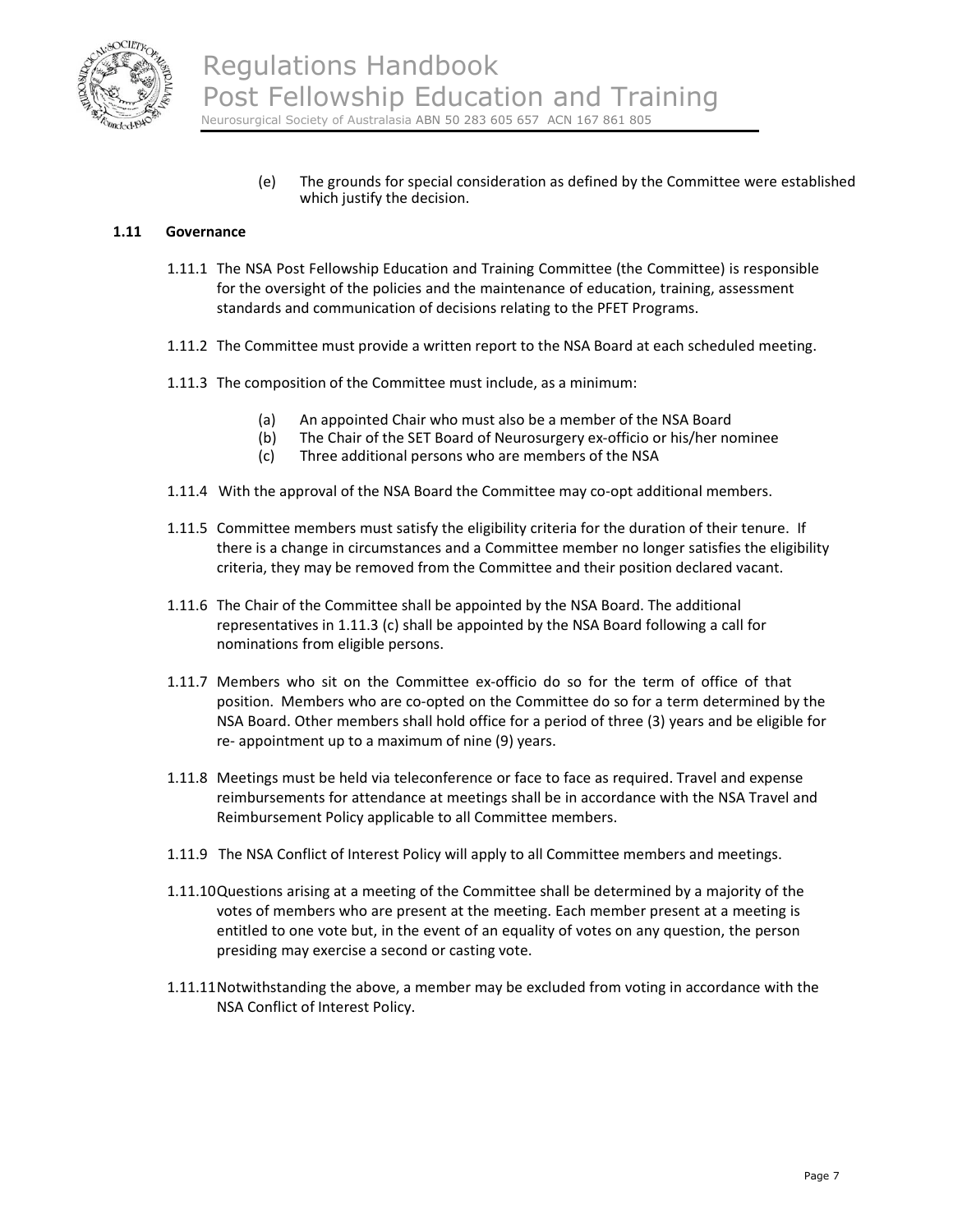

# **SECTION 2: ACCREDITATION OF PFET POSITIONS**

### **2.1 Introduction**

- 2.1.1 The purpose of these Regulations are to set forth and establish the terms and conditions for the inspection and accreditation of positions for the NSA PFET Program in sub-specialty areas relevant to neurosurgery.
- 2.1.2 Applications are open to public and private institutions in Australia, New Zealand and overseas with a current post fellowship training position in a sub‐specialty area relevant to neurosurgery. Applications are based on a specific position, rather than an institution accreditation.
- 2.1.3 Applications are open to institutions working in affiliation with other institutions. Where the proposed PFET position involves multiple units there must be a primary unit. The majority of the training time must be spent in the primary unit.

## **2.2 Position Accreditation**

- 2.2.1 Application can be made at any time of year on the prescribed form through the NSA website www.nsa.org.au. Only applications in the prescribed manner will be considered. An application fee is payable at the time of application. The application fee is per position. The application fee is revised annually and will be published on the NSA website www.nsa.org.au. The application fee is currently \$AUD330 including GST. This application fee, or part thereof, is not refundable.
- 2.2.2 The assessment of the proposed position will commence with a paper based assessment against the minimum accreditation criteria.
- 2.2.3 If there are any significant areas which require further investigation a physical inspection may be required. Where a physical inspection is required an inspection fee is payable. The inspection fee is revised annually and will be published on the NSA website www.nsa.org.au. The inspection fee is currently will be \$AUD2,000. This inspection fee, or part thereof, is not refundable.
- 2.2.4 The applicant will be provided with an assessment report, summarising the assessment against the minimum accreditation standards and the outcome. This assessment report will be provided within twenty (20) Business Days of receipt of application where a physical inspection is not required, or twenty (20) Business Days of the physical inspection which such an inspection is required.
- 2.2.5 Where accreditation is not granted the applicant will have thirty (30) Business Days from the date of the assessment report to provide additional information regarding the identified deficiencies. The Committee will consider this additional information and make a determination on whether the deficiencies have been satisfactory addressed within twenty (20) Business Days of receipt of the additional information. If additional information is not provided, or the Committee determine that the deficiencies have not been satisfactorily addressed the Committee decision will be final.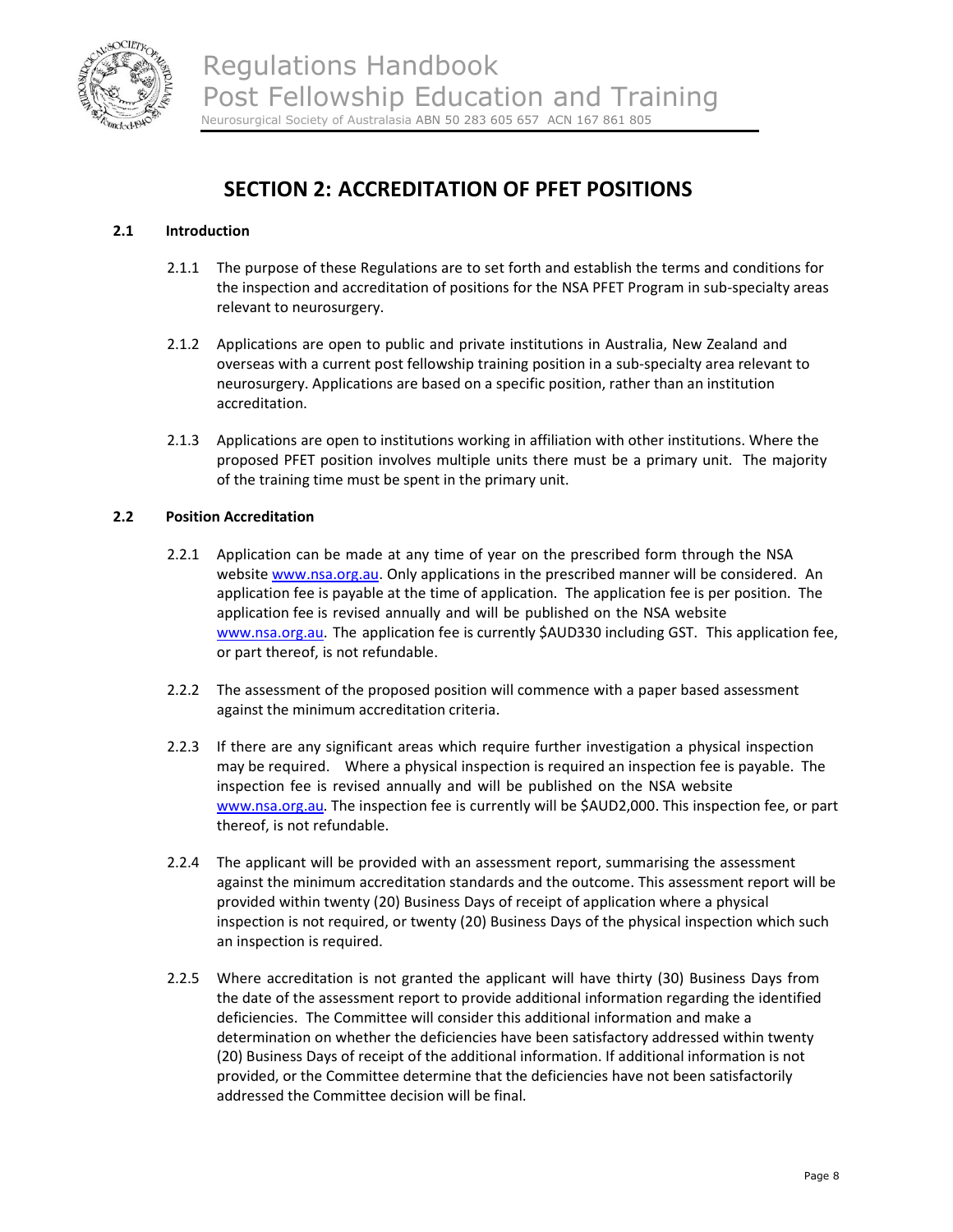

2.2.6 Where accreditation is granted, the initial accreditation validity period will be for between three (3) to five (5) years, subject to annual renewal (see clause 2.3).

## **2.3 Renewal of Accreditation**

- 2.3.1 Renewal during the accreditation validity period (see clause 2.2.6) is conducted on an annual basis unless an issue of sufficient concern is identified. Where an issue of sufficient concern is identified the Committee may suspend the accreditation and require a paper based assessment and/or physical inspection at any time. Where a paper based assessment only is required the fees payable in clause 2.2.1 are not applicable. Where a physical inspection is required the fees payable in clause 2.2.3 are payable. An assessment report will be provided in accordance with clause 2.2.4.
- 2.3.2 Fellows in accredited PFET positions must complete a Post Fellowship Assessment Report at the completion of their PFET Program. This assessment is used to evaluate the quality of the PFET position in comparison to the accreditation standards and objectives and is used in the renewal and re‐accreditation process.
- 2.3.3 Institutions with accredited positions will automatically receive a renewal form thirty (30) Business Days prior to the end of each twelve (12) month period during the accreditation validity period. Each institution must renew their position annually by completing this form. There is no fee for renewal during the accreditation validity period. Renewal will be subject to a satisfactory paper based assessment of the form and any associated Post Fellowship Assessment Reports against the minimum accreditation criteria.
- 2.3.4 If a position is eligible for renewal given its validity period but renewal is not granted is not granted by the Committee due to the identification of an issue of sufficient concern this will be processed in accordance with clause 2.3.1.
- 2.3.5 Institutions with accredited positions that are nearing the end of their accreditation validity period (see clause 2.2.6) will automatically receive a notice to submit a new application for accreditation sixty (60) Business Days prior to the expiry of the accreditation validity period. Applications must be submitted, and will be processed, in accordance with clause 2.2 of these Regulations.

#### **2.4 Cessation of Accreditation**

- 2.4.1 Accreditation of a PFET Program position will cease if:
	- (a) The accreditation in not renewed annually during the accreditation validity period; or
	- (b) The renewal of the accreditation is not granted; or
	- (c) The institution requests in writing that the position accreditation cease; or
	- (d) The institution is found to have falsified an accreditation or renewal submission.

#### **2.5 Minimum Accreditation Standards**

2.5.1 Institution and Position Structure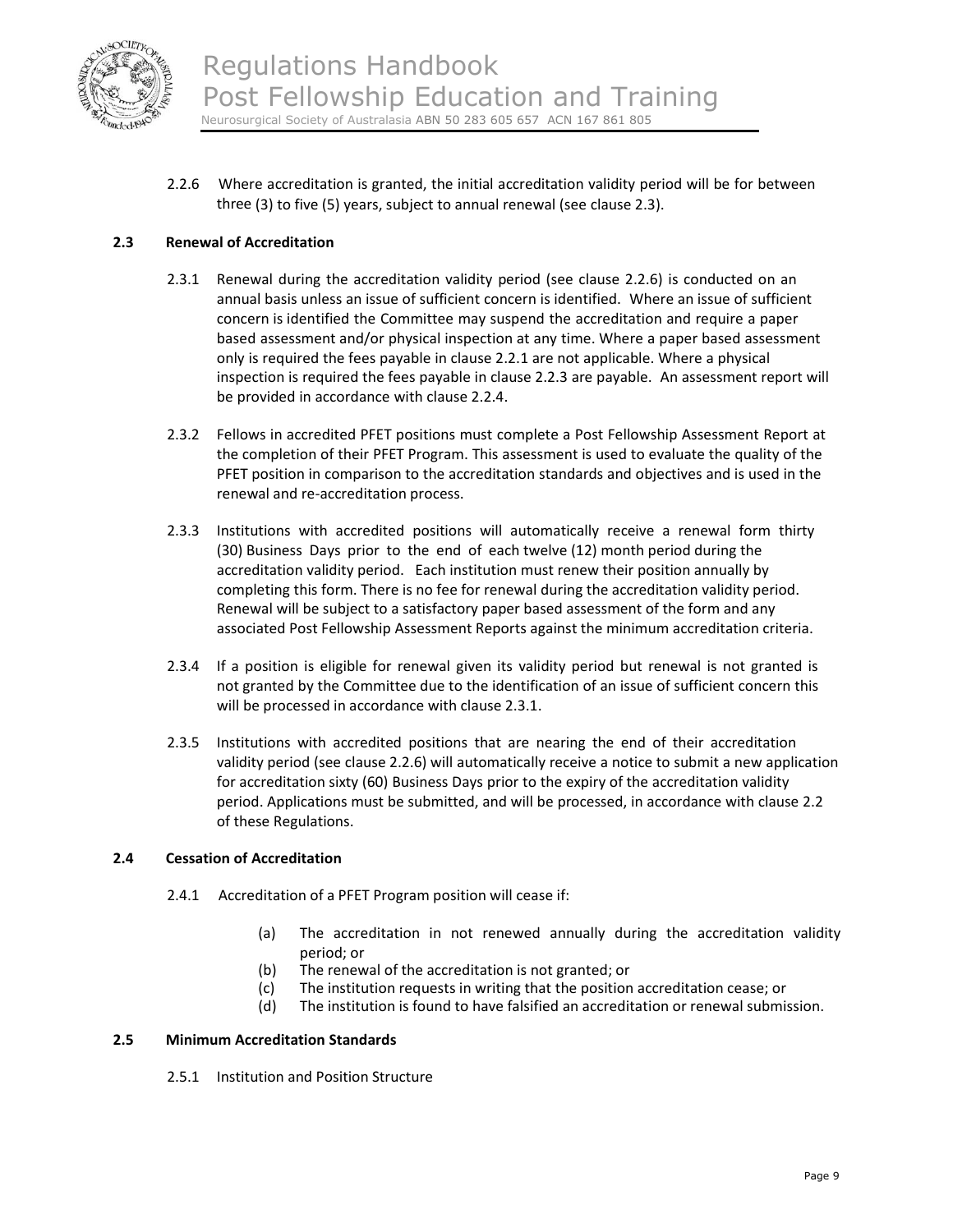

- (a) The position must be in a sub‐specialty area relevant to neurosurgery and must be focused on specialist skills, knowledge and experience beyond that delivered in the SET Program in Neurosurgery.
- (b) Positions in institutions with current SET Program in Neurosurgery accredited training positions must demonstrate that the PFET position will not impact on the training, education and operative experience of the SET Program trainees.
- (c) The duration of the position must be a minimum of 12 months' full time or part time equivalent.
- (d) Non‐discriminatory policies must be followed in the selection and appointment of fellows.
- (e) The position must be under supervision and not be a consultant position.
- (f) The position must have appropriate remuneration in place for the fellow.
- (g) The institution(s) in which the position is located must have a defined unit including a designated supervisor, regular auditing and morbidity and mortality meetings of all relevant patients within the unit.
- (h) The institution(s) must have appropriate accreditation and must be compliant with any regulation from any local, state and federal regulatory authorities. The accreditation must confirm the maintenance of appropriate standards of care and quality improvement.
- (i) For the Cerebrovascular Surgery PFET Program the training unit must have an Interventional Radiology Unit of a high standard that has a strong cooperative working relationship with the Neurosurgical Unit.
- 2.5.2 Quality of Educational Training and Learning
	- (a) Fellows must be involved in the management decisions, pre‐operative assessment, operative experience and post‐operative monitoring and evaluation of patients in the institution(s) relevant to the particular sub‐specialty.
	- (b) The institution must have a dedicated educational program in place to satisfy the PFET Program sub-specialty curriculum and syllabus including the required clinical experience and educational activities.
	- (c) There must be evidence of clinical and/or basic research in the sub‐specialty area within the institution(s) and the Fellow must have the opportunity to participate in the same.
	- (d) Fellows in the position must be given access to negotiated educational leave to attend key scientific meetings and training activities relevant to the sub‐specialty.
	- (e) The primary institution, being the institution where the fellow will spend the majority of their clinical time, must accept full responsibility for the quality and delivery of the PFET Program in the affiliated institutions.
- 2.5.3 Dedicated Supervisor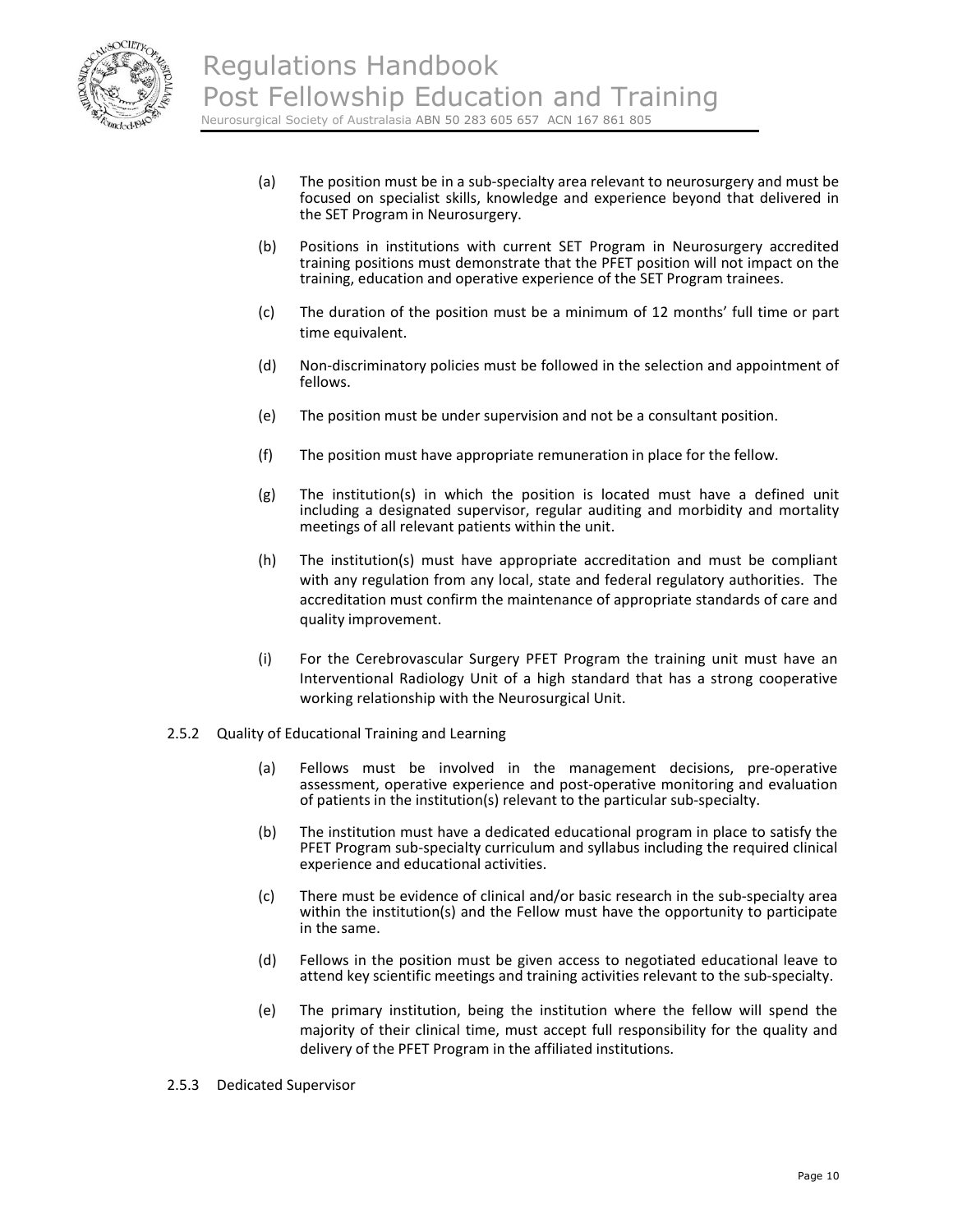

- (a) For Australian and New Zealand positions, there must be a dedicated supervisor with the FRACS in Neurosurgery and membership of the NSA. For positions outside Australia and New Zealand the dedicated supervisor must have the equivalent professional qualification and association membership in the country where the position is located.
- (b) The dedicated supervisor must spend a minimum of 10 hours per week in the institution including afterhours operating but not on‐call hours.
- (c) The dedicated supervisor must take responsibility for the educational program and supervision of the fellow and agree to comply with the PFET Program Regulations.
- (d) The dedicated supervisor must participate in an NSA or RACS supervisor's training meeting at least once every 2 years.
- (e) The dedicated supervisor must have sufficient post fellowship expertise in the sub‐ specialty area.
- (f) Where a position involves affiliate institutions, the supervisor must be on staff at all institutions.
- 2.5.4 Specialist surgical staff appropriately qualified to provide direct supervision
	- (a) In addition to the supervisor, for each PFET position there must be a minimum of one other neurosurgeon, spending a minimum total of 20 hours per week in the unit with sufficient post fellowship expertise in the subspecialty area and one other neurosurgeon in the unit spending a minimum of 10 hours per week.
	- (b) Each specialist staff must demonstrate a strong interest in the education of the fellow, possess sound clinical and teaching abilities, support the goals and objectives of the PFET Program, and participate in the education, training, supervision and assessment of the fellow.
- 2.5.5 Equipment and Clinical Support Services
	- (a) The institution must have appropriate imaging, diagnostic, support/ancillary services and operating equipment in place to satisfy the PFET Program sub‐ specialty curriculum and syllabus.

#### 2.5.6 Sponsorship

- (a) Where industry sponsorship is provided for the position or fellow there must be no obligation on the fellow or the institution in which the position is located to use any industry product or service. The sponsorship arrangements must be compliant with the RACS Code for Interactions with Medical Industry.
- (b) The sponsor must not be involved in the selection of the fellow in any way.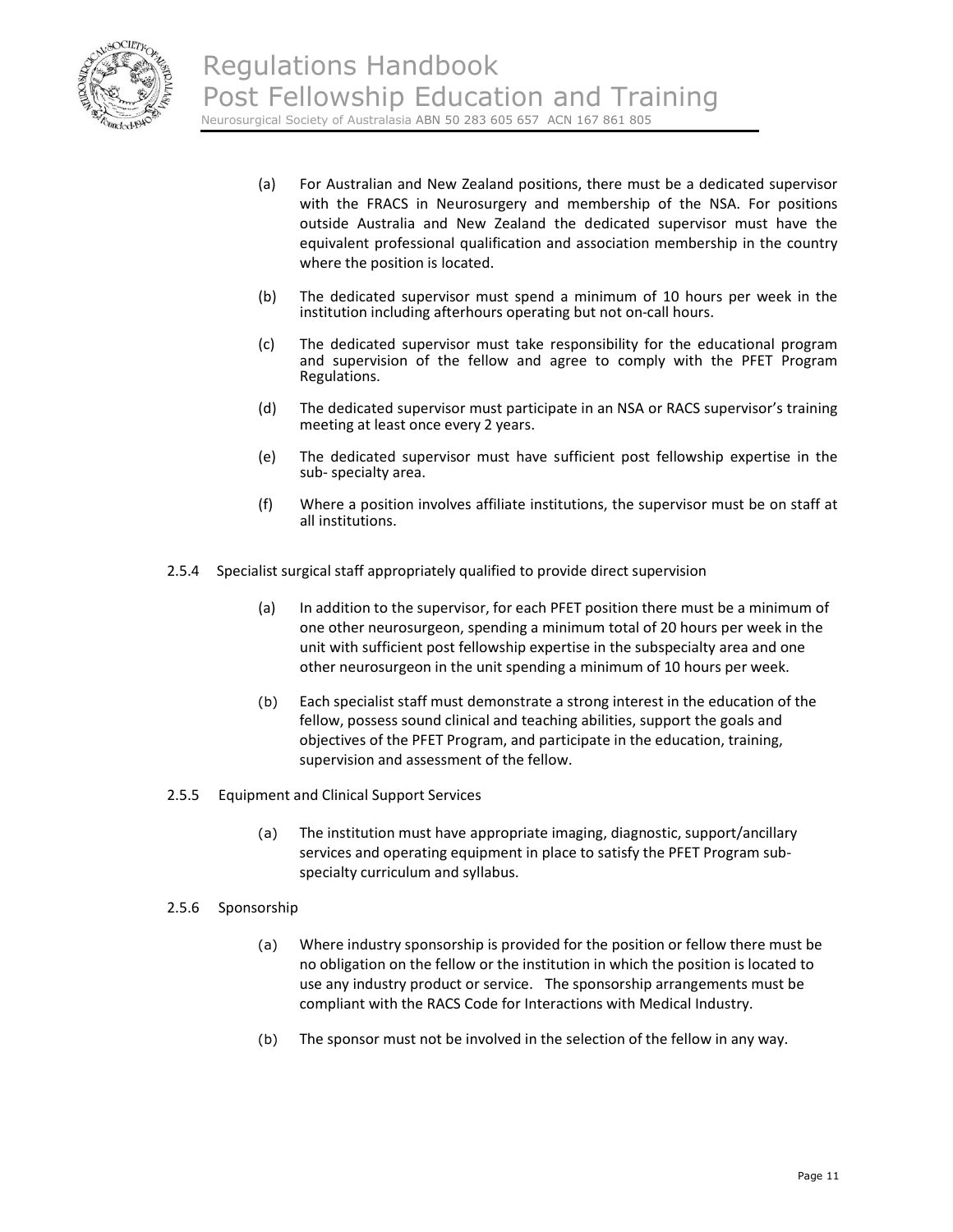

# **SECTION 3: PFET PROGRAM IN CEREBROVASCULAR SURGERY**

## **3.1 Objective of the PFET Program**

- 3.1.1 The objective of the PFET Program in Cerebrovascular Surgery is to provide competent independent specialist neurosurgeons with advanced procedural experience, knowledge and surgical skill relevant to the safe and effective treatment of complex cerebrovascular conditions. PFET Programs in Cerebrovascular can be limited to specific complex cerebrovascular practice areas.
- 3.1.2 To achieve the overall objective, the following competencies have been developed in the RACS competency areas of medical expertise, technical expertise, judgement, communication, collaboration, management and leadership, health advocacy, scholar and teacher and professionalism:
	- (a) an advanced level of scientific knowledge relevant to complex cerebrovascular conditions
	- (b) the ability to critically appraise new technologies
	- (c) the application of scientific knowledge to the diagnosis and treatment of complex cerebrovascular conditions
	- (d) advanced procedural experience and surgical skill relevant to the safe and effective treatment of complex cerebrovascular conditions
	- (e) advanced judgement and clinical decision making in the diagnosis, pre and post operative management of patients with complex cerebrovascular conditions
	- (f) appropriate clinical decision making in identifying those patients amenable to surgical treatment for complex cerebrovascular conditions
	- (g) advanced communication skills with patients, their families and the health team to achieve an optimal and collaborative clinical management environment
	- (h) effective management of administrative procedures and responsibilities
	- (i) effective use of the resources available to prioritise patient and health care system needs in order to maximise patient outcomes
	- (j) advocacy for the interests of cerebrovascular treatment and appropriate health resource allocations
	- (k) a recognition and commitment to the maintenance of surgical knowledge through self‐directed learning
	- (l) the application of research to clinical practice in cerebrovascular surgery
	- (m) an understanding of unique ethical and medico‐legal issues relevant to the practice of cerebrovascular surgery and apply them in clinical practice
	- (n) adherence to, and appreciation of, the required standards of professionalism
	- (o) appreciation of the importance of peer reviewed audit
	- (p) employ a critically reflective approach to cerebrovascular surgery and their own clinical performance
	- (q) the ability to interpret and understand interventional radiology procedures versus open operative procedures
	- (r) the ability to critically analyse the risks and benefits between the two procedures in order to achieve the best outcome for the patient.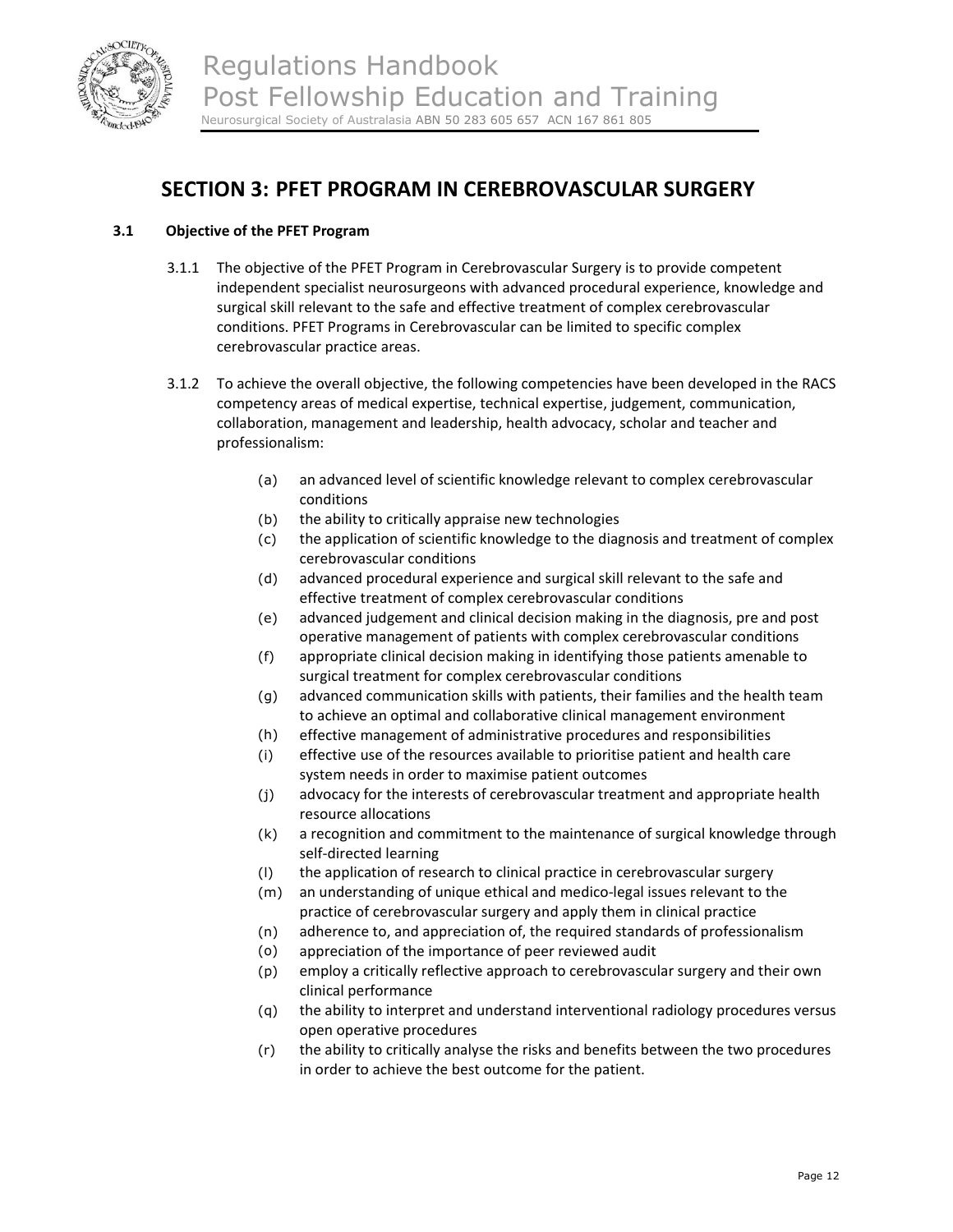

3.1.3 To evaluate the effectiveness of the PFET Program in achieving the overall objective, the assessment of learning outcomes and other evaluation mechanisms provide direction on potential improvements to the curriculum, training activities and learning methods and opportunities.

### **3.2 Curriculum and Syllabus**

- 3.2.1 To assist in achieving the objectives, each PFET Program position will have an advertised curriculum, including as a minimum the following learning opportunities:
	- (a) Two half day operating sessions per week for the fellow focused primarily on complex cerebrovascular surgery; and
	- (b) One half day per week involvement in neurovascular angiographic and endovascular procedures; and
	- (c) Practical and theoretical teaching and instruction in cerebrovascular surgery; and
	- (d) Case presentations and clinical audits; and
	- (e) Outpatient clinics and other relevant cerebrovascular clinics on a weekly basis; and
	- (f) Joint cerebrovascular neurosurgery and interventional neuroradiology meetings on an alternate weekly basis; and
	- (g) Cerebrovascular or relevant divisional ward rounds on a weekly basis; and
	- (h) On-call roster for cerebrovascular surgery and neurosurgery with the call coverage being no more than 1:3.

#### **3.3 Professional Performance Assessment**

- 3.3.1 The assessment of performance by the supervisor is fundamental to advancement of the fellow and the accreditation of the PFET Program. Each PFET position has an approved supervisor. The supervisor is responsible for the supervision and assessment of the fellow in that position.
- 3.3.2 During the PFET Program the fellows' performance should be regularly reviewed by the supervisor including a three monthly performance assessment meeting.
- 3.3.3 Completion of the Professional Performance Assessment (PPA) Report, in the prescribed manner, must be undertaken at the conclusion of each six (6) month period.
- 3.3.4 The PPA Reports may also be completed more frequently at the request of the Committee or at any time as determined by the supervisor where any area of unsatisfactory or marginal performance is identified.
- 3.3.5 The fellow and the supervisor must have a performance assessment meeting to discuss the content of the PPA Report completed by the supervisor. The PPA Report should be verified by both the fellow and the supervisor to acknowledge that the content has been discussed. Verifying the report does not indicate agreement with the assessment.
- 3.3.6 Where any area of performance within the PPA Report has been rated as unsatisfactory or marginal the remedial component of the PPA Report must be completed.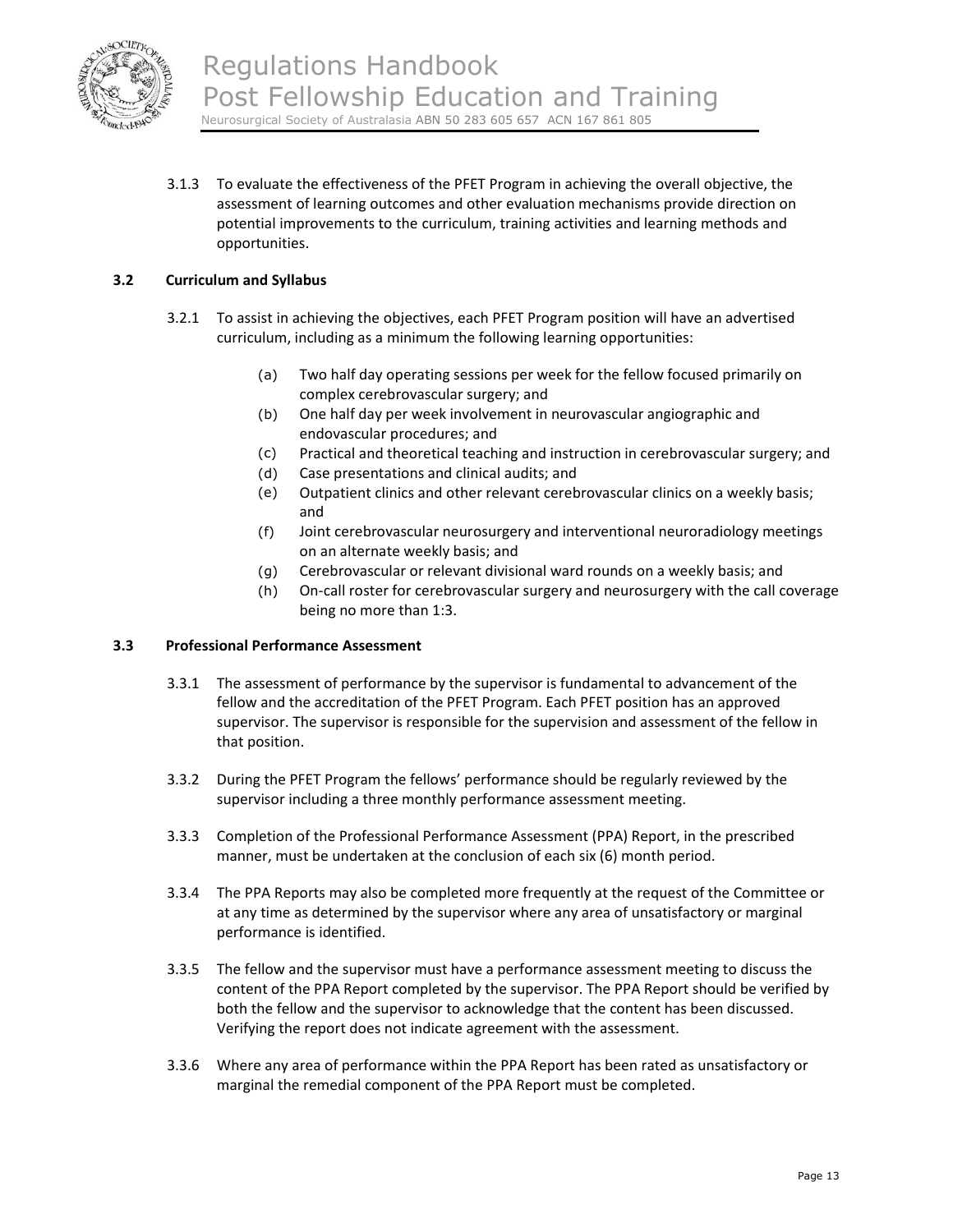

- 3.3.7 The fellow is responsible for ensuring that the completed assessment PPA Report is submitted to the Committee by the due date.
- 3.3.8 To be eligible for accreditation of the PFET Program the PPA Reports, covering the 12 month period immediately prior to completion of the PFET Program, must be satisfactory in all areas. Where there have been any unsatisfactory or marginal areas the Committee will interview the supervisor to assist in making a determination on whether accreditation should be granted. For accreditation to be considered in these circumstances there will need to be strong support from the supervisor.

#### **3.4 Clinical Experience Assessment**

- 3.4.1 Appropriately supervised operative experience in cerebrovascular surgery must be obtained during the PFET Program in the accredited position. Operative experience acquired prior to the commencement, during a period of interruption, in an institution not accredited, or after the completion of the PFET Program will not be considered.
- 3.4.2 For each operative case where more than one surgical procedure is undertaken only one procedure may be recorded. For a procedure to be recorded the fellow must have been involved in the performance of the surgery and the pre and post operative management of the patient.
- 3.4.3 The fellow must maintain an operative experience log of all procedures they participate in as part of the PFET Program. As a minimum the operative experience log should include the operative date, patient name, patient identification, institution where the procedure is performed, pre‐operative diagnosis, operative procedure performed and outcome. This detailed operative experience log is not submitted to the Committee but must be cited by the supervisor.
- 3.4.4 Completion of a Cumulative Logbook Summary (CLS) Report, in the prescribed manner, including the supervisors' verification that the CLS Report reflects the fellows' detailed operative experience log must be submitted to the Committee at the conclusion of each six (6) month period.
- 3.4.5 The fellow is responsible for ensuring that the CLS Report is submitted to the Committee by the due date.
- 3.4.6 To be eligible for accreditation of the PFET Program the CLS Report must demonstrate sufficient experience in complex cerebrovascular surgery and a high level of competence in the treatment of anterior circulation aneurysms. While competence cannot be measured in absolute numeric terms, as a general guide the Committee would expect a major involvement in a minimum of 50 aneurysm cases of which at least 10 must be undertaken by the fellow as the primary/principal surgeon. In addition, the Committee would expect involvement by the fellow as the primary/principal surgeon or first assistant in a minimum of 10 AVM cases.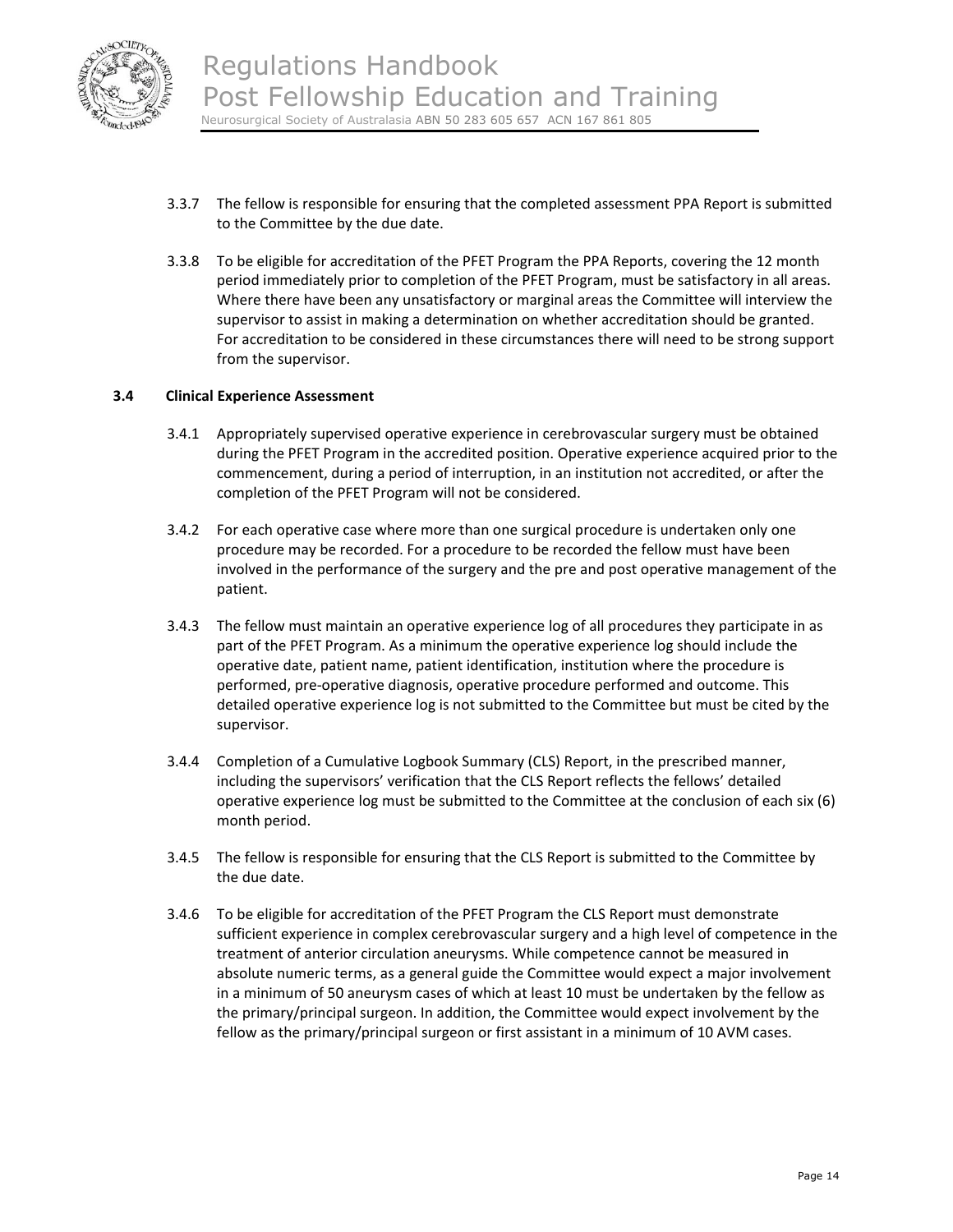

3.4.7 Following completion of the Fellowship, if the candidate were to have insufficient numbers, an assessment of the total number of cases taken in context of the candidate's overall experience will be made.

#### **3.5 Research Assessment**

- 3.5.1 The fellow must demonstrate scholarly activity in cerebrovascular surgery with active participation in clinical and/or basic research during the PFET Program.
- 3.5.2 To be eligible for accreditation of the PFET Program the fellow is required to complete one cerebrovascular research project suitable for publication and/or presentation in a peer reviewed journal or scientific meeting during the PFET Program. Research projects completed prior to the commencement, during a period of interruption, in an institution not accredited, or after the completion of the PFET Program will not be considered.

#### **3.6 Competence Assessment**

- 3.6.1 At the completion of the PFET Program the supervisor of registered PFET fellow must submit the PFET Program Completion Report to the Committee.
- 3.6.2 To be eligible for accreditation of the PFET Program the Program Completion Report must confirm that the fellow has satisfied all requirements of the PFET Program and, in their opinion, should be accredited and awarded the Certificate. This report is completed by the supervisor alone. The report will be available to the fellow.

#### **3.7 Post Fellowship Assessment Report**

- 3.7.1 The fellow must submit the Post Fellowship Assessment Report providing an honest and accurate assessment of the PFET Program position.
- 3.7.2 The Post Fellowship Assessment Report is used to evaluate the quality of the PFET position in comparison to the accreditation standards and objectives and is used in the renewal and re‐ accreditation process. The report will be available to the supervisor.

#### **3.8 Completion and Awarding the Certificate**

- 3.8.1 Within twenty (20) business days of the completion of the PFET Program registered fellows must submit the following:
	- (a) The final Professional Performance Assessment Report; and
	- (b) The Post Fellowship Assessment Report; and
	- (c) The Cumulative Logbook Summary Report for the PFET Program duration.
- 3.8.2 Within twenty (20) Business Days of the completion of the PFET Program the supervisor of registered fellow must submit the PFET Program Completion Report.
- 3.8.3 Accreditation of the PFET Program and awarding of the Certificate is conditional on the submission of the required forms identified above in the manner prescribed within the specified time frames.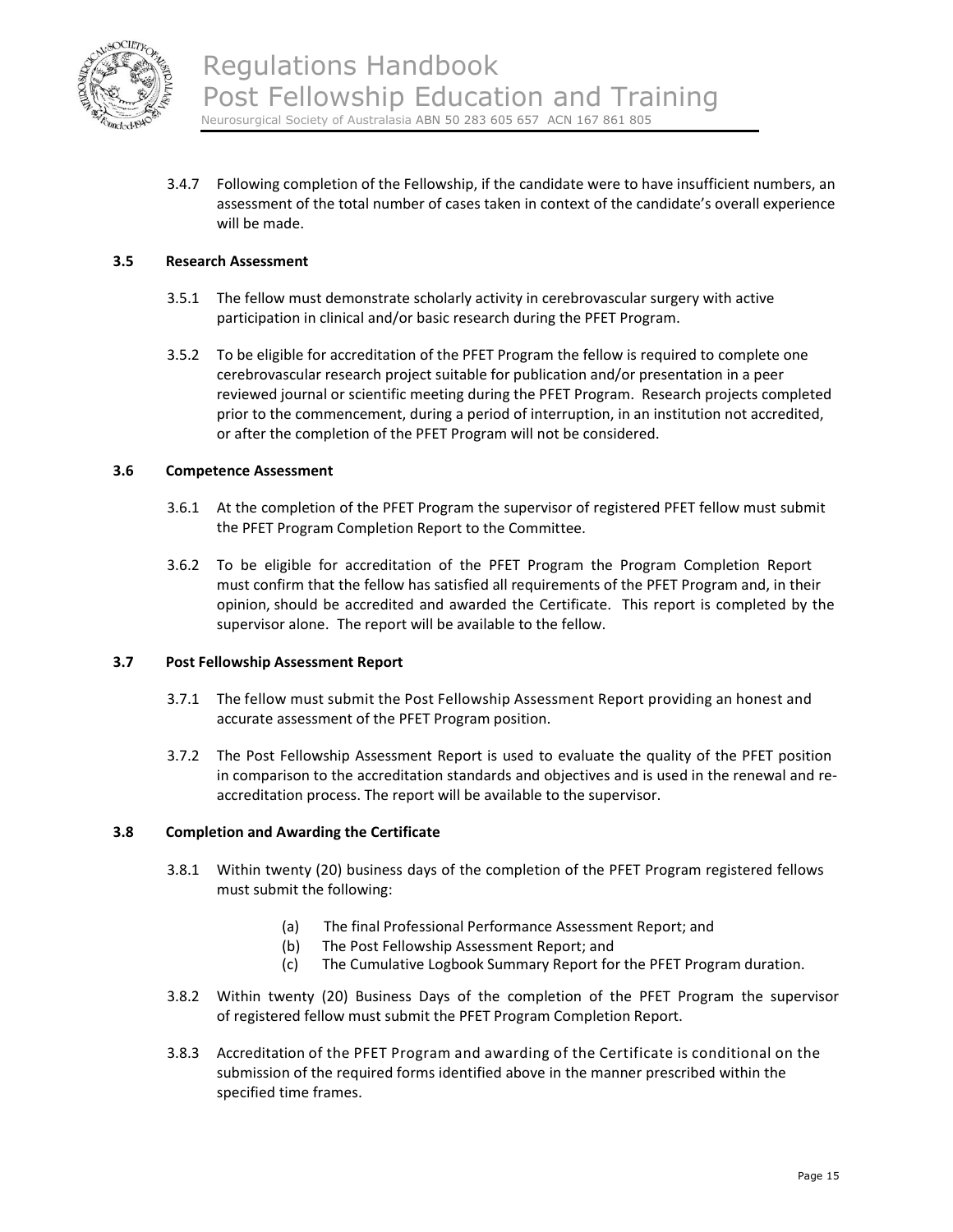

- 3.8.4 Applications for PFET Program accreditation must be made after completion of 12 months of the PFET Program by submission of the requisite forms. Accreditation is not an automatic process.
- 3.8.5 Fellows who apply for accreditation more than twenty (20) Business Days after their PFET Program registration has expired will be charged PFET Assessment Fee. The PFET Assessment Fee is revised annually and will be published on the NSA website www.nsa.org.au. The PFET Assessment Fee is currently \$AUD110 and is not refundable.
- 3.8.6 Applications are considered by the Committee. In considering applications, the Committee must be satisfied that the PFET Program objectives have been satisfied. This determination will be made within (20) Business Days of the forms being received.
- 3.8.7 On approval of accreditation the fellow will be issued with a Certificate of Post Fellowship Education and Training.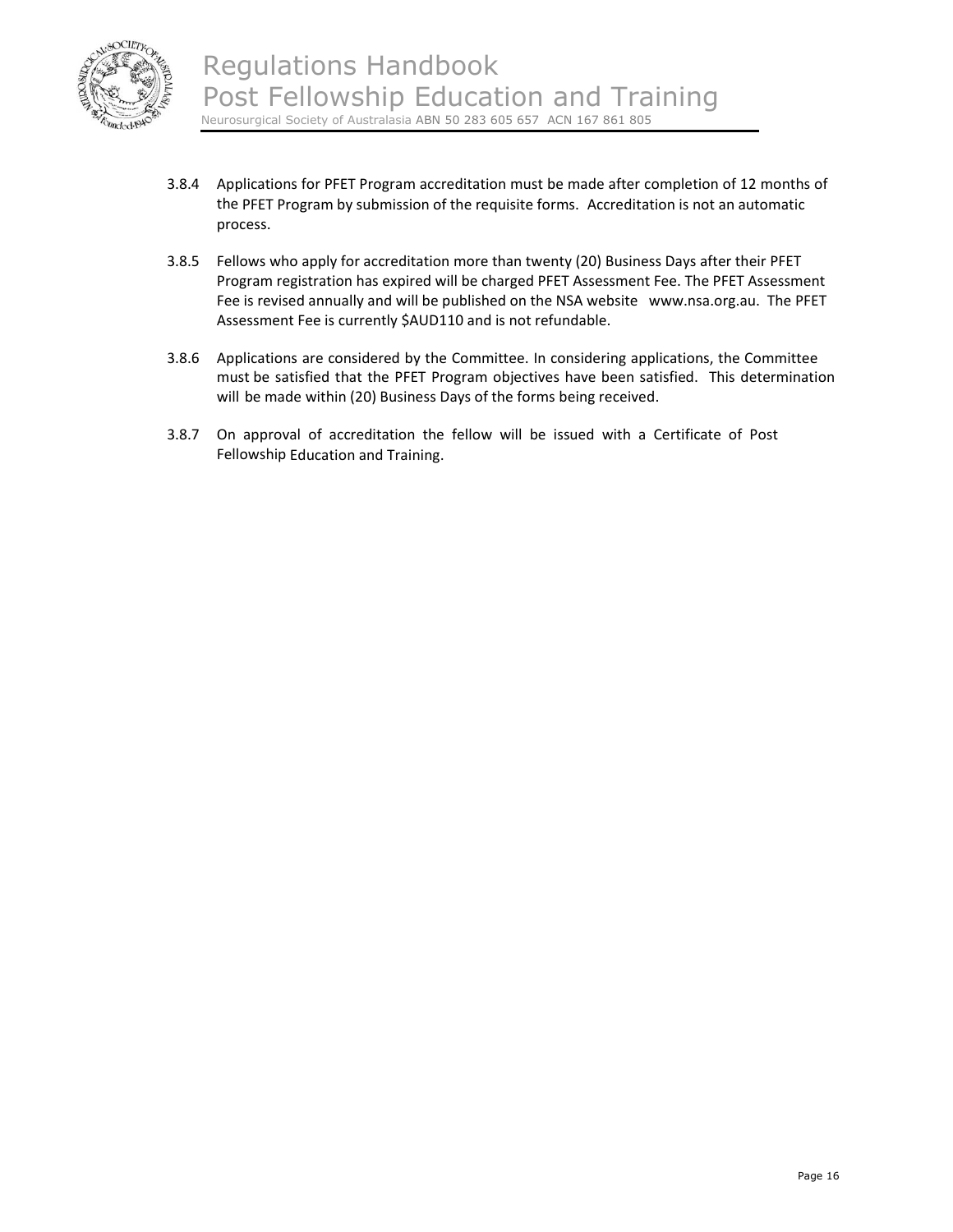

# **SECTION 4: PFET PROGRAM IN SPINAL SURGERY**

## **4.1 Objective of the PFET Program**

- 4.1.1 The PFET Program in Spinal Surgery provides the opportunity for suitably qualified independent specialist neurosurgeons and orthopaedic surgeons to undertake extensive education and training to achieve advanced proficiency, knowledge and skills in spinal surgery.
- 4.1.2 The PFET Program in Spinal Surgery is a joint program governed by the Neurosurgical Society of Australasia and Australian Orthopaedic Association.
- 4.1.3 Please refer to the Post Fellowship Education and Training Program in Spinal Surgery Regulations, available on www.nsa.org.au, for further information.

# **SECTION 5: PFET PROGRAM IN NEURO‐ONCOLOGY**

#### **5.1 Objective of the PFET Program**

- 5.1.1 The objective of the PFET Program in Neuro-oncology is to provide competent independent specialist neurosurgeons with advanced procedural experience, knowledge and surgical skill relevant to the safe and effective treatment of complex Neuro‐oncology conditions. PFET Programs in Neuro‐oncology can be limited to specific complex practice areas.
- 5.1.2 To achieve the overall objective, the following competencies have been developed in the College competency areas of medical expertise, technical expertise, judgement, communication, collaboration, management and leadership, health advocacy, scholar and teacher and professionalism:
	- (a) an advanced level of scientific knowledge relevant to complex Neuro‐oncology conditions
	- (b) the ability to critically appraise new technologies
	- (c) the application of scientific knowledge to the diagnosis and treatment of complex Neuro‐oncology conditions
	- (d) advanced procedural experience and surgical skill relevant to the safe and effective treatment of complex Neuro‐oncology conditions
	- (e) advanced judgement and clinical decision making in the diagnosis, pre and post operative management of patients with complex Neuro‐oncology conditions
	- (f) appropriate clinical decision making in identifying those patients amenable to surgical treatment for complex Neuro‐oncology conditions
	- (g) advanced communication skills with patients, their families and the health team to achieve an optimal and collaborative clinical management environment
	- (h) effective management of administrative procedures and responsibilities
	- (i) effective use of the resources available to prioritise patient and health care system needs in order to maximise patient outcomes
	- (j) advocacy for the interests of Neuro‐oncology and appropriate health resource allocations
	- (k) a recognition and commitment to the maintenance of surgical knowledge through self directed learning
	- (l) the application of research to clinical practice in Neuro‐oncology surgery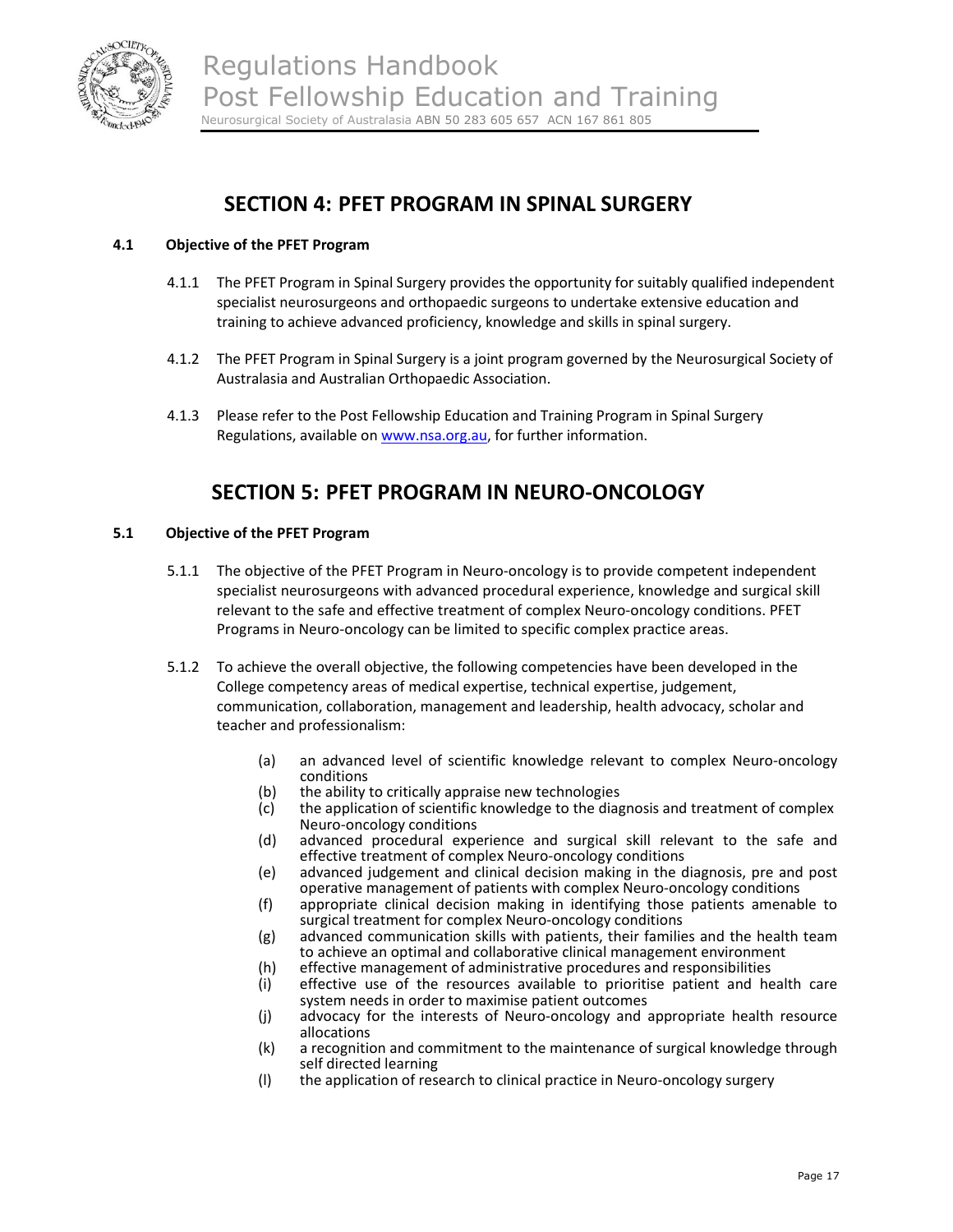

- (m) an understating of unique ethical and medico-legal issues relevant to the practice of Neuro‐oncology and apply them in clinical practice
- (n) adherence to, and appreciation of, the required standards of professionalism
- $(a)$  appreciation of the importance of peer reviewed audit  $(a)$  employ a critically reflective approach to Neuro-oncol
- employ a critically reflective approach to Neuro-oncology and their own clinical performance
- 5.1.3 To evaluate the effectiveness of the PFET Program in achieving the overall objective the assessment of learning outcomes and other evaluation mechanisms provide direction on
- 5.1.4 potential improvements to the curriculum, training activities and learning methods and opportunities.

#### **5.2 Curriculum and Syllabus**

- 5.2.1 To assist in achieving the objectives, each PFET Program position will have an advertised curriculum, including as a minimum the following learning opportunities:
	- (a) Three half day operating sessions per week for the fellow focused primarily on complex Neuro‐oncology surgery; and
	- (b) Practical and theoretical teaching and instruction in Neuro-oncology; and
	- (c) Case presentations and clinical audits; and
	- Outpatient clinics and other relevant Neuro-oncology clinics on a weekly basis; and
	- (e) Neuro‐oncology or relevant divisional ward rounds on a weekly basis; and
	- (f) Joint Neuro‐oncology meetings on an alternate weekly basis; and
	- (g) On‐call roster for Neuro‐oncology and neurosurgery with the call coverage being no more than 1:3.

#### **5.3 Professional Performance Assessment**

- 5.3.1 The assessment of performance by the supervisor is fundamental to advancement of the fellow and the accreditation of the PFET Program. Each PFET position has an approved supervisor. The supervisor is responsible for the supervision and assessment of the fellow in that position.
- 5.3.2 During the PFET Program the fellows' performance should be regularly reviewed by the supervisor including a three monthly performance assessment meeting.
- 5.3.3 Completion of the Professional Performance Assessment (PPA) Report, in the prescribed manner, must be undertaken at the conclusion of each six (6) month period.
- 5.3.4 The PPA Reports may also be completed more frequently at the request of the Committee or at any time as determined by the supervisor where any area of unsatisfactory or marginal performance is identified.
- 5.3.5 The fellow and the supervisor must have a performance assessment meeting to discuss the content of the PPA Report completed by the supervisor. The PPA Report should be verified by both the fellow and the supervisor to acknowledge that the content has been discussed. Verifying the report does not indicate agreement with the assessment.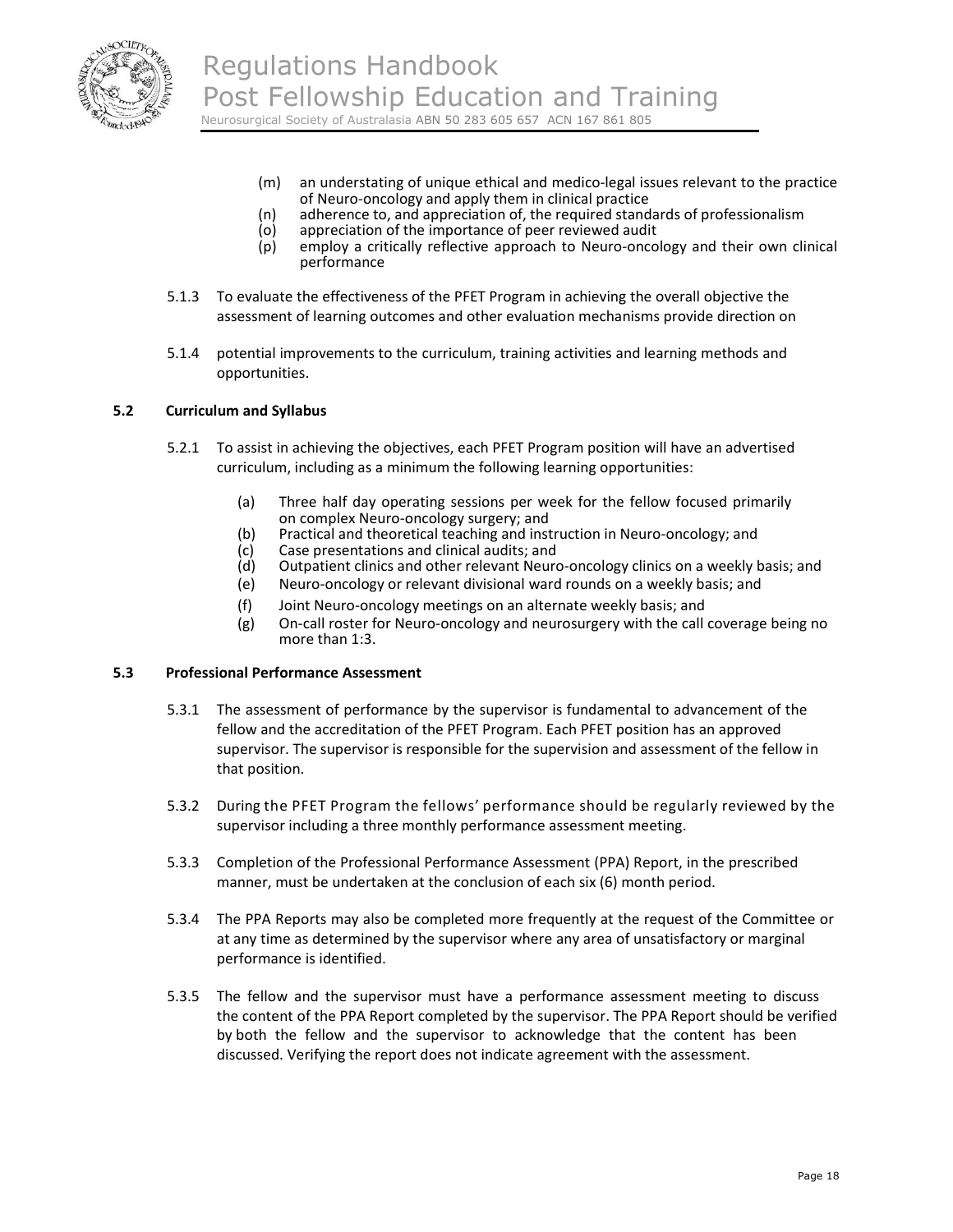

- 5.3.6 Where any area of performance within the PPA Report has been rated as unsatisfactory or marginal the remedial component of the PPA Report must be completed.
- 5.3.7 The fellow is responsible for ensuring that the completed PPA Report is submitted to the Committee by the due date.
- 5.3.8 To be eligible for accreditation of the PFET Program the PPA Reports, covering the 12 month period immediately prior to completion of the PFET Program, must be satisfactory in all areas. Where there have been any unsatisfactory or marginal areas the Committee will interview the supervisor to assist in making a determination on whether accreditation should be granted. For accreditation to be considered in these circumstances there will need to be strong support from the supervisor.

#### **5.4 Clinical Experience Assessment**

- 5.4.1 Appropriately supervised operative experience in Neuro‐oncology surgery must be obtained during the PFET Program in the accredited position. Operative experience acquired prior to the commencement, during a period of interruption, in an institution not accredited, or after the completion of the PFET Program will not be considered.
- 5.4.2 For each operative case where more than one surgical procedure is undertaken only one procedure may be recorded. For a procedure to be recorded the fellow must have been involved in the performance of the surgery and the pre and post operative management of the patient.
- 5.4.3 The fellow must maintain an operative experience log of all procedures they participate in as part of the PFET Program. As a minimum the operative experience log should include the operative date, patient name, patient identification, institution where the procedure is performed, pre‐operative diagnosis, operative procedure performed and outcome. This detailed operative experience log is not submitted to the Committee but must be cited by the supervisor. Completion of a Cumulative Logbook Summary (CLS) Report, in the prescribed manner, including the supervisor's verification that the CLS Report reflect the fellow's detailed operative experience log must be submitted to the Committee at the conclusion of each six (6) month period.
- 5.4.4 The fellow is responsible for ensuring that the CLS Report is submitted to the Committee by the due date.
- 5.4.5 The Committee has an expectation that prior to commencement of the PFET Program the fellow has sufficient experience in general Neuro-oncology. The Committee requires a minimum of 70 operative Neuro‐oncology cases, with an appropriate case mix, as primary surgeon or first assistant made of the following of the procedures:
	- (a) Glioma: Low grade Debulking<br>
	(b) Glioma: High grade Debulking<br>
	(c) Meningioma<br>
	(d) Metastasis
	-
	-
	- M etastasis
	- (e) Pituitary Tumour ‐ Trans‐sphenoidal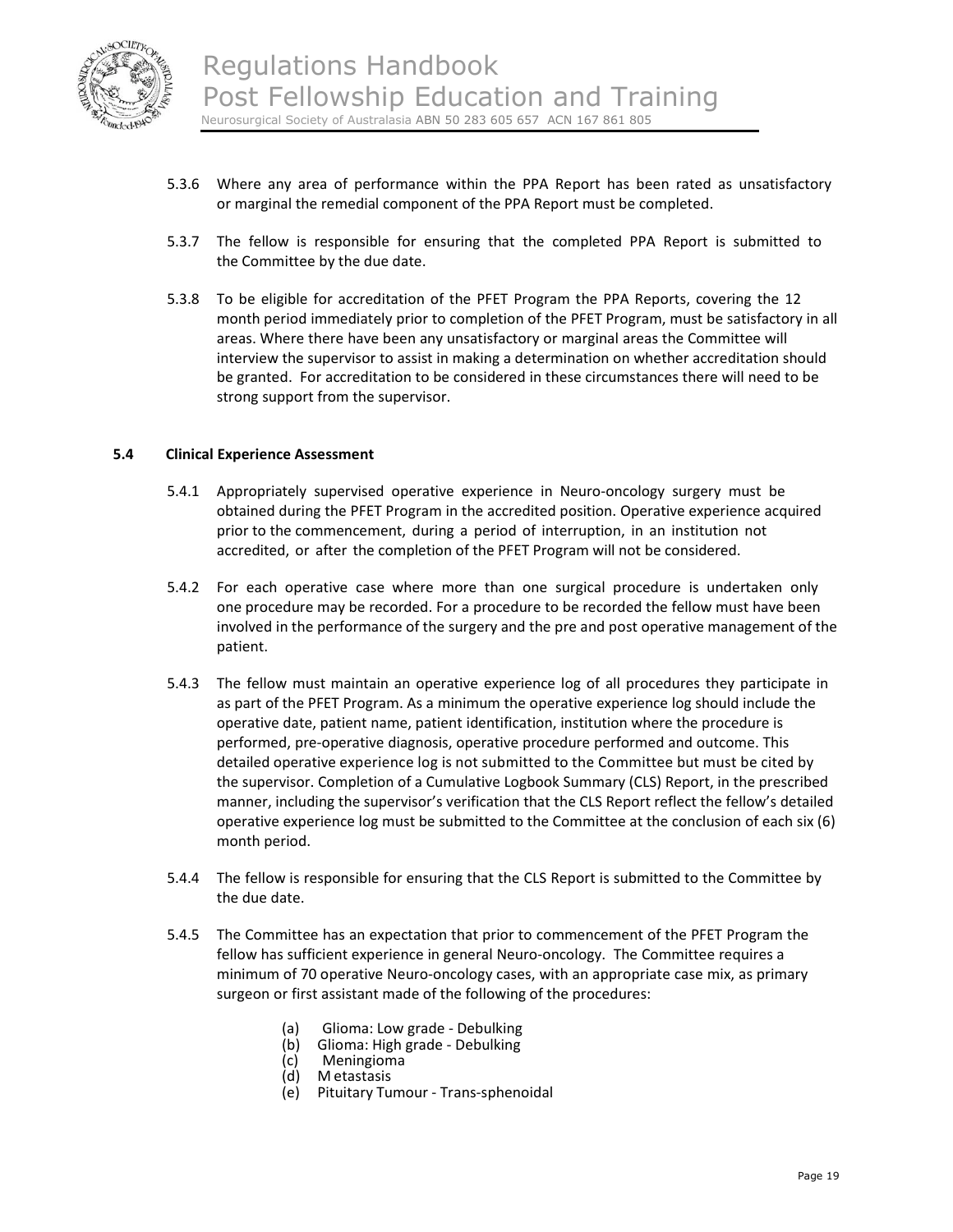

- 5.4.6 The Committee will review the fellows' operative experience in Neuro-oncology prior to the commencement of the PFET Program. Where sufficient experience as identified in clause 5.4.6 is not evident the Committee will require this experience to be obtained during the PFET Program, in addition to the experience identified in clause 5.4.8, to be eligible for accreditation of the PFET Program.
- 5.4.7 To be eligible for accreditation of the PFET Program the CLS Report must demonstrate sufficient experience in complex Neuro-oncology surgery. While competence cannot be measured in absolute numeric terms, as a general guide the Committee would expect a minimum of 100 operative Neuro-oncology cases as the primary surgeon or first assistant to be undertaken during the PFET Program period, with an adequate case mix of the following procedures:
	- (a) Acoustic Neuroma
	- (b) Bony Skull Tumour
	- (c) Colloid Cyst
	- (d) Endoscopic Biopsy<br>(e) Glioma: Low grade
	- (e) Glioma: Low grade ‐ Debulking
	- (f) Glioma: High grade ‐ Debulking
	- (g) Meningioma
	- (h) Metastasis
	- (i) Pituitary Tumour ‐ Trans‐cranial
	- (j) Pituitary Tumour ‐ Trans‐sphenoidal
	- (k) Tumour Excision with Skull Base Approach<br>(l) Ventricular Tumour/Cyst
	- Ventricular Tumour/Cyst (m) Paediatric CNS Tumours

#### **5.5 Research Assessment**

- 5.5.1 The fellow must demonstrate scholarly activity in Neuro-oncology with active participation in clinical and/or basic research during the PFET Program.
- 5.5.2 To be eligible for accreditation of the PFET Program the fellow is required to complete one Neuro‐oncology research project suitable for publication and/or presentation in a peer reviewed journal or scientific meeting during the PFET Program. Research projects completed prior to the commencement, during a period of interruption, in an institution not accredited, or after the completion of the PFET Program will not be considered.

#### **5.6 Competence Assessment**

- 5.6.1 At the completion of the PFET Program the supervisors of registered PFET fellow must submit the PFET Program Completion Report to the Committee.
- 5.6.2 To be eligible for accreditation of the PFET Program the Program Completion Report must confirm that the fellow has satisfied all requirements of the PFET Program and, in their opinion, should be accredited and awarded the Certificate. This report is completed by the supervisor alone. The report will be available to the fellow.

#### **5.7 Post Fellowship Assessment Report**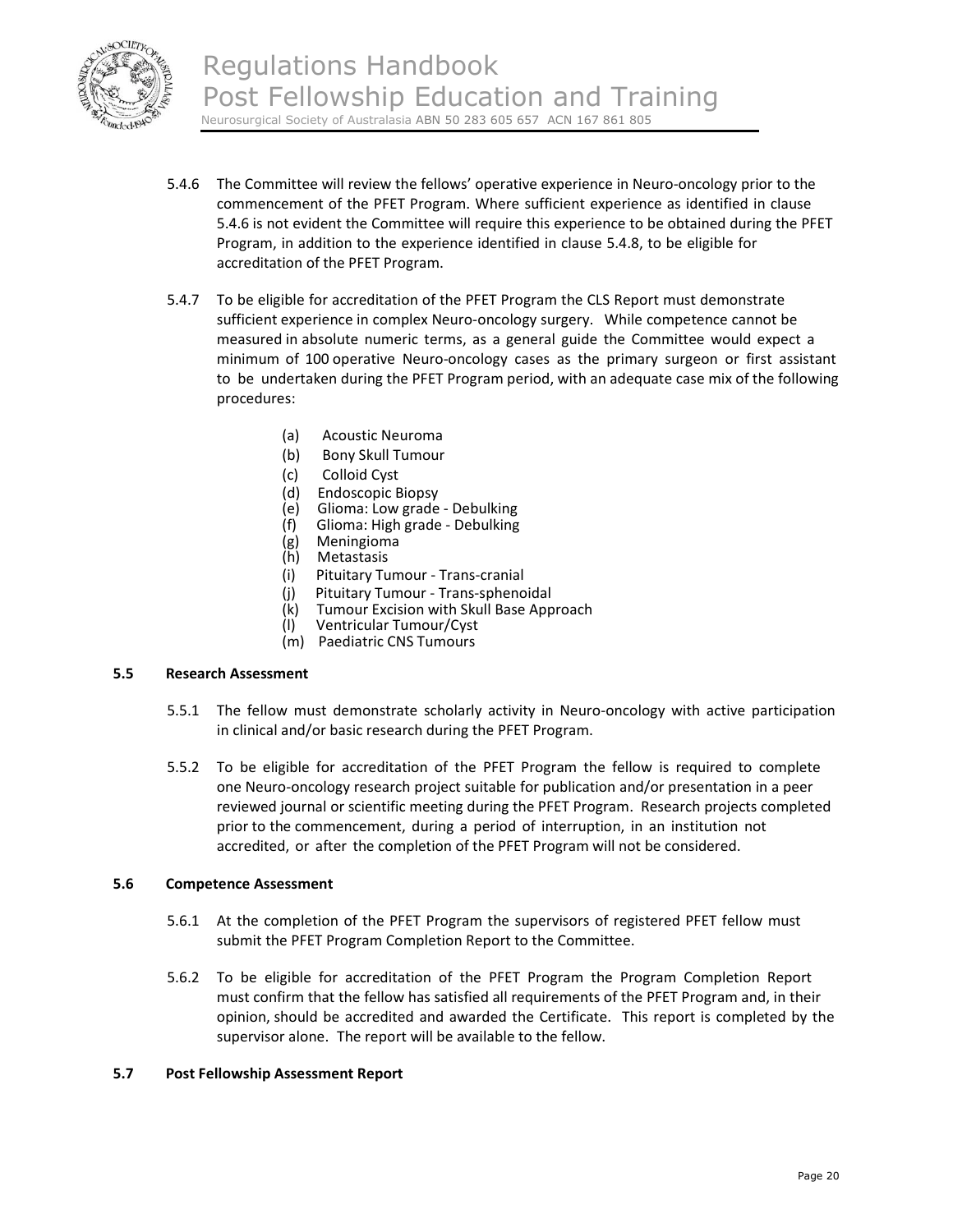

- 5.7.1 The fellow must submit the Post Fellowship Assessment Report providing an honest and accurate assessment of the PFET Program position.
- 5.7.2 The Post Fellowship Assessment Report is used to evaluate the quality of the PFET position in comparison to the accreditation standards and objectives and is used in the re‐accreditation process. The report will be available to the supervisor.

#### **5.8 Completion and Awarding the Certificate**

- 5.8.1 With twenty (20) business days of the completion of the PFET Program registered fellows must submit the following:
	- (a) The final Professional Performance Assessment Report; and
	- (b) The Post Fellowship Assessment Report; and<br>(c) The Cumulative Logbook Summary Report for
	- The Cumulative Logbook Summary Report for the PFET Program duration.
- 5.8.2 With twenty (20) Business Days of the completion of the PFET Program the supervisor of registered fellow must submit the PFET Program Completion Report.
- 5.8.3 Accreditation of the PFET Program and awarding of the Certificate is conditional on the submission of the required forms identified above in the manner prescribed within the specified time frames.
- 5.8.4 Applications for PFET Program accreditation must be made after completion of 12 months of the PFET Program by submission of the requisite form. Accreditation is not an automatic process.
- 5.8.5 Fellows who apply for accreditation more than twenty (20) Business Days after their PFET Program registration has expired will be charged PFET Assessment Fee. The PFET Assessment Fee is revised annually and will be published on the NSA website www.nsa.org.au. The PFET Assessment Fee for 2010 will be \$AUD110 and is not refundable.
- 5.8.6 Applications are considered by the Committee. In considering applications, the Committee must be satisfied that the PFET Program objectives have been satisfied. This determination will be made within (20) Business Days of the forms being received.
- 5.8.7 On approval of accreditation the fellow will be issued with a Certificate of Post Fellowship Education and Training.

# **SECTION 6: PFET PROGRAM IN PAEDIATRIC NEUROSURGERY**

## **6.1 Objective of the PFET Program**

6.1.1 The objective of the PFET Program in Paediatric Neurosurgery is to provide competent independent specialist neurosurgeons with advanced procedural experience, knowledge and surgical skill relevant to the safe and effective treatment of complex paediatric neurosurgical conditions. PFET Programs in Paediatric Neurosurgery can be limited to specific complex paediatric neurosurgery practice areas.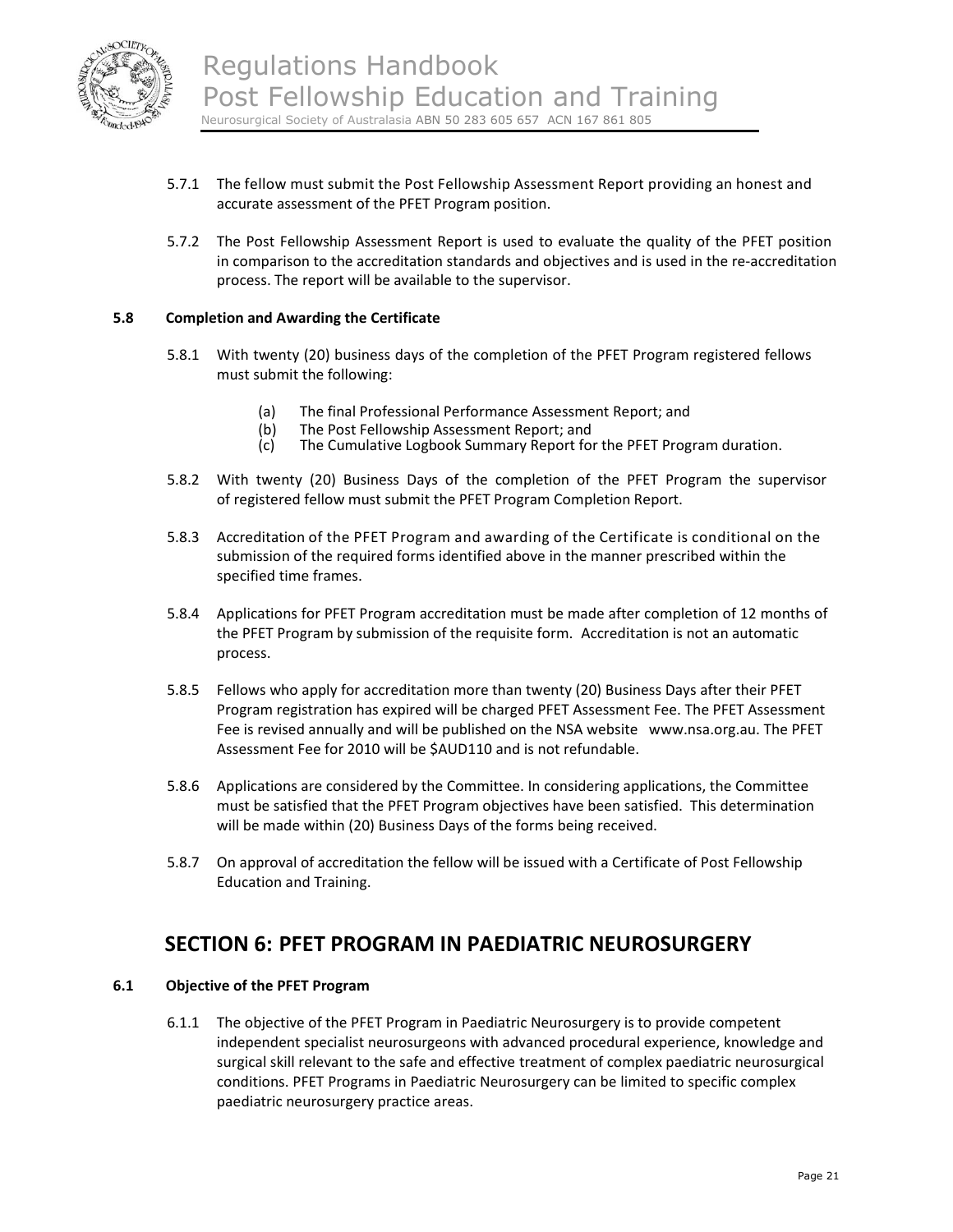

- 6.1.2 To achieve the overall objective, the following competencies have been developed in the RACS competency areas of medical expertise, technical expertise, judgement, communication, collaboration, management and leadership, health advocacy, scholar and teacher and professionalism:
	- (a) an advanced level of scientific knowledge relevant to complex paediatric neurosurgery conditions
	- (b) the ability to critically appraise new technologies
	- (c) the application of scientific knowledge to the diagnosis and treatment of complex paediatric neurosurgery conditions
	- (d) advanced procedural experience and surgical skill relevant to the safe and effective treatment of complex paediatric neurosurgery conditions
	- (e) advanced judgement and clinical decision making in the diagnosis, pre and post operative management of patients with complex paediatric neurosurgery conditions
	- (f) appropriate clinical decision making in identifying those patients amenable to surgical treatment for complex paediatric neurosurgical conditions
	- (g) advanced communication skills with patients, their families and the health team to achieve an optimal and collaborative clinical management environment
	- (h) effective management of administrative procedures and responsibilities
	- (i) effective use of the resources available to prioritise patient and health care system needs in order to maximise patient outcomes
	- (j) advocacy for the interests of paediatric neurosurgery treatment and appropriate health resource allocations
	- (k) a recognition and commitment to the maintenance of surgical knowledge through self directed learning
	- (I) the application of research to clinical practice in paediatric neurosurgery<br>(m) an understating of unique ethical and medico-legal issues relevant to the
	- an understating of unique ethical and medico-legal issues relevant to the practice of paediatric neurosurgery and apply them in clinical practice
	- (n) adherence to, and appreciation of, the required standards of professionalism
	- (o) appreciation of the importance of peer reviewed audit (p) employ a critically reflective approach to paediatric ne
	- employ a critically reflective approach to paediatric neurosurgery and their own clinical performance
- 6.1.3 To evaluate the effectiveness of the PFET Program in achieving the overall objective, the assessment of learning outcomes and other evaluation mechanisms provide direction on potential improvements to the curriculum, training activities and learning methods and opportunities.

### **6.2 Curriculum and Syllabus**

- 6.2.1 To assist in achieving the objectives, each PFET Program position will have an advertised curriculum, including as a minimum the following learning opportunities:
	- (a) Three half day operating sessions per week for the fellow focused primarily on complex paediatric neurosurgery; and
	- (b) Practical and theoretical teaching and instruction in paediatric neurosurgery; and
	- (c) Case presentations and clinical audits; and
	- (d) Outpatient clinics and other relevant paediatric neurosurgery clinics on a weekly basis; and
	- (e) Paediatric neurosurgery or relevant divisional ward rounds on a weekly basis; and
	- (f) On‐call roster for paediatric neurosurgery and neurosurgery with the call coverage being no more than 1:3.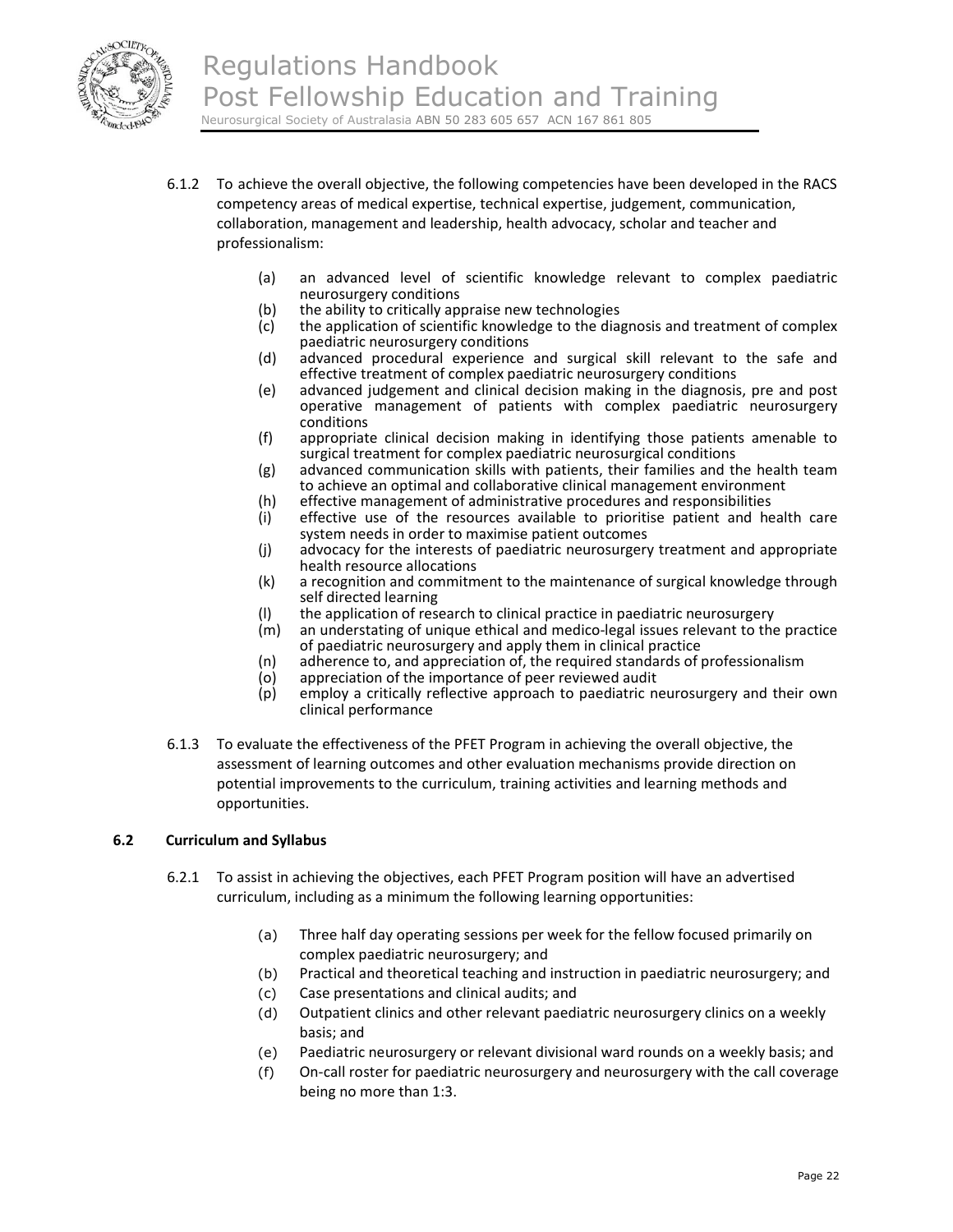

### **6.3 Professional Performance Assessment**

- 6.3.1 The assessment of performance by the supervisor is fundamental to advancement of the fellow and the accreditation of the PFET Program. Each PFET position has an approved supervisor. The supervisor is responsible for the supervision and assessment of the fellow in that position.
- 6.3.2 During the PFET Program the fellows' performance should be regularly reviewed by the supervisor including a three monthly performance assessment meeting.
- 6.3.3 Completion of the Professional Performance Assessment (PPA) Report, in the prescribed manner, must be undertaken at the conclusion of each six (6) month period.
- 6.3.4 The PPA Reports may also be completed more frequently at the request of the Committee or at any time as determined by the supervisor where any area of unsatisfactory or marginal performance is identified.
- 6.3.5 The fellow and the supervisor must have a performance assessment meeting to discuss the content of the PPA Report completed by the supervisor. The PPA Report should be verified by both the fellow and the supervisor to acknowledge that the content has been discussed. Verifying the report does not indicate agreement with the assessment.
- 6.3.6 Where any area of performance within the PPA Report has been rated as unsatisfactory or marginal the remedial component of the PPA Report must be completed.
- 6.3.7 The fellow is responsible for ensuring that the completed assessment PPA Report is submitted to the Committee by the due date.
- 6.3.8 To be eligible for accreditation of the PFET Program the PPA Reports, covering the 12 month period immediately prior to completion of the PFET Program, must be satisfactory in all areas. Where there have been any unsatisfactory or marginal areas the Committee will interview the supervisor to assist in making a determination on whether accreditation should be granted. For accreditation to be considered in these circumstances there will need to be strong support from the supervisor.

#### **6.4 Clinical Experience Assessment**

- 6.4.1 Appropriately supervised operative experience in paediatric neurosurgery must be obtained during the PFET Program in the accredited position. Operative experience acquired prior to the commencement, during a period of interruption, in an institution not accredited, or after the completion of the PFET Program will not be considered.
- 6.4.2 For each operative case where more than one surgical procedure is undertaken only one procedure may be recorded. For a procedure to be recorded the fellow must have been involved in the performance of the surgery and the pre and post operative management of the patient.
- 6.4.3 The fellow must maintain an operative experience log of all procedures they participate in as part of the PFET Program. As a minimum the operative experience log should include the operative date, patient name, patient identification, institution where the procedure is performed, pre‐operative diagnosis, operative procedure performed and outcome. This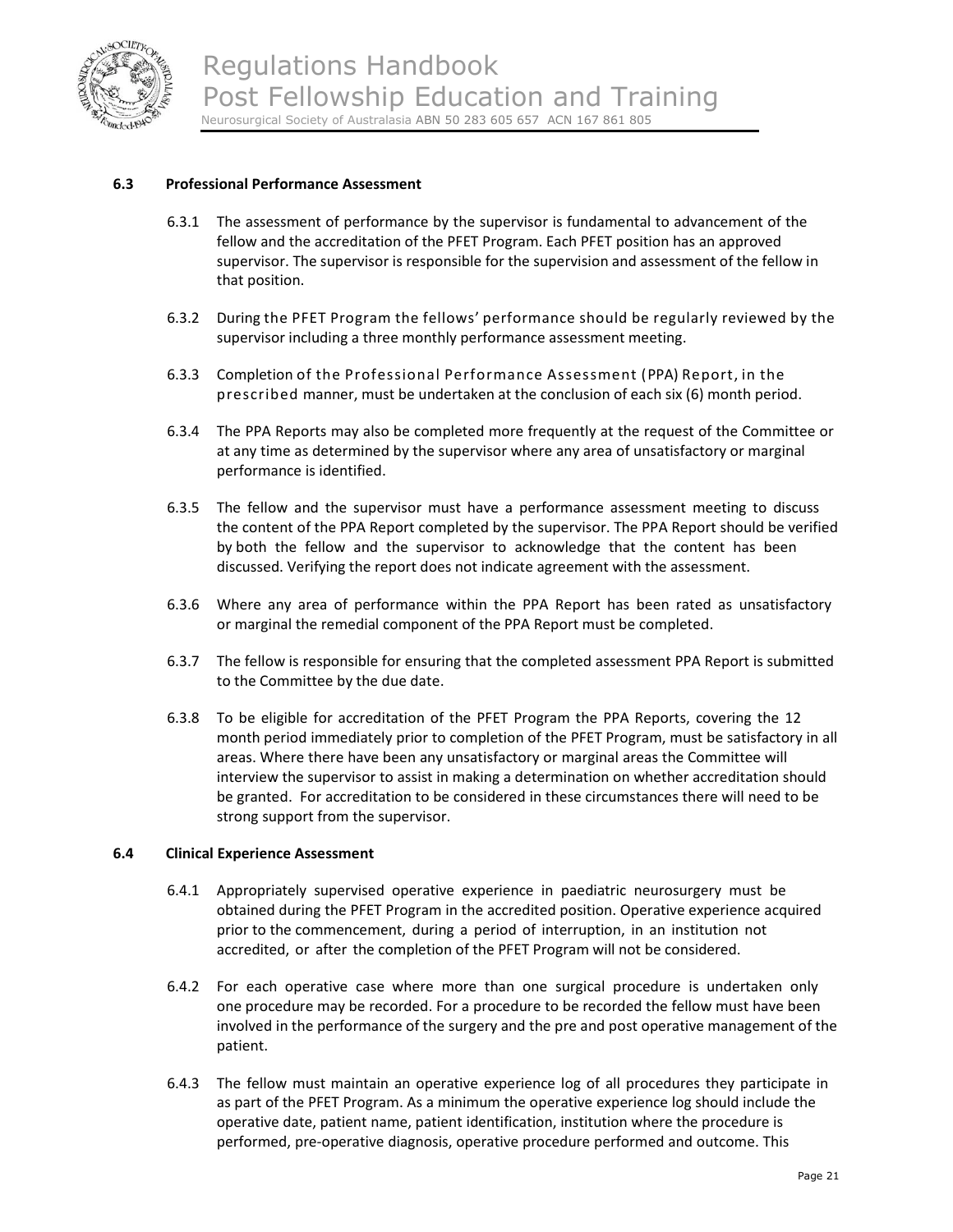

detailed operative experience log is not submitted to the Committee but must be cited by the supervisor.

- 6.4.4 Completion of a Cumulative Logbook Summary (CLS) Report, in the prescribed manner, including the supervisors' verification that the CLS Report reflects the fellows' detailed operative experience log must be submitted to the Committee at the conclusion of each six (6) month period.
- 6.4.5 The fellow is responsible for ensuring that the CLS Report is submitted to the Committee by the due date.
- 6.4.6 To be eligible for accreditation of the PFET Program the CLS Report must demonstrate sufficient experience in complex paediatric neurosurgery surgery. While competence cannot be measured in absolute numeric terms, as a general guide the Committee would expect a minimum of 150 operative paediatric neurosurgery cases as the primary surgeon or first assistant to be undertaken during the PFET Program period, of which a minimum of 50 must relate to cerebrovascular, tumours, craniofacial or spinal surgery made up of an adequate case mix of the following procedures:
	- (a) Cavernous malformations in children
	- (b) Moyamoya disease in children (direct and indirect surgical revascularisation techniques)
	- (c) Cerebral aneurysms
	- (d) Cerebral arteriovenous malformations
	- (e) Cerebral AV fistulas (surgical and endovascular management)
	- (f) Vein of Galen malformations (endovascular and surgical management)<br>(g) Spinal vascular malformations
	- (g) Spinal vascular malformations
	- (h) Posterior fossa tumours ependymoma
	- (i) Posterior fossa tumours medulloblastoma
	- (j) Posterior fossa tumours astrocytoma
	- (k) Posterior fossa tumours ‐ brainstem glioma
	- (l) Posterior fossa tumours other
	- (m) Craniopharyngioma
	- (n) Pineal tumours
	- (o) Choroid plexus tumours
	- (p) Optic pathway tumours
	- (q) Spinal cord tumours intramedullary
	- $(r)$  Spinal cord tumours extramedullary
	- (s) Craniosynostosis repair sagittal
	- (t) Craniosynostosis repair coronal
	- (u) Craniosynostosis repair metopic
	- (v) Craniosynostosis repair multisutural
	- (w) Craniosynostosis repair other
	- (x) Repair of craniocervical junction abnormalities
	- (y) Myelomeningocoele
	- (z) Lipomyelomenigocoele
	- (aa) Diatematomyelia
	- (bb) Tethered cord syndrome
	- (cc) Syrinx
	- (dd) Scoliosis
	- (ee) Growing skull fracture
	- (ff) Chiari 1 malformations
	- (gg) Chiari 2 malformations
	- (hh) Endoscopic third ventriculostomy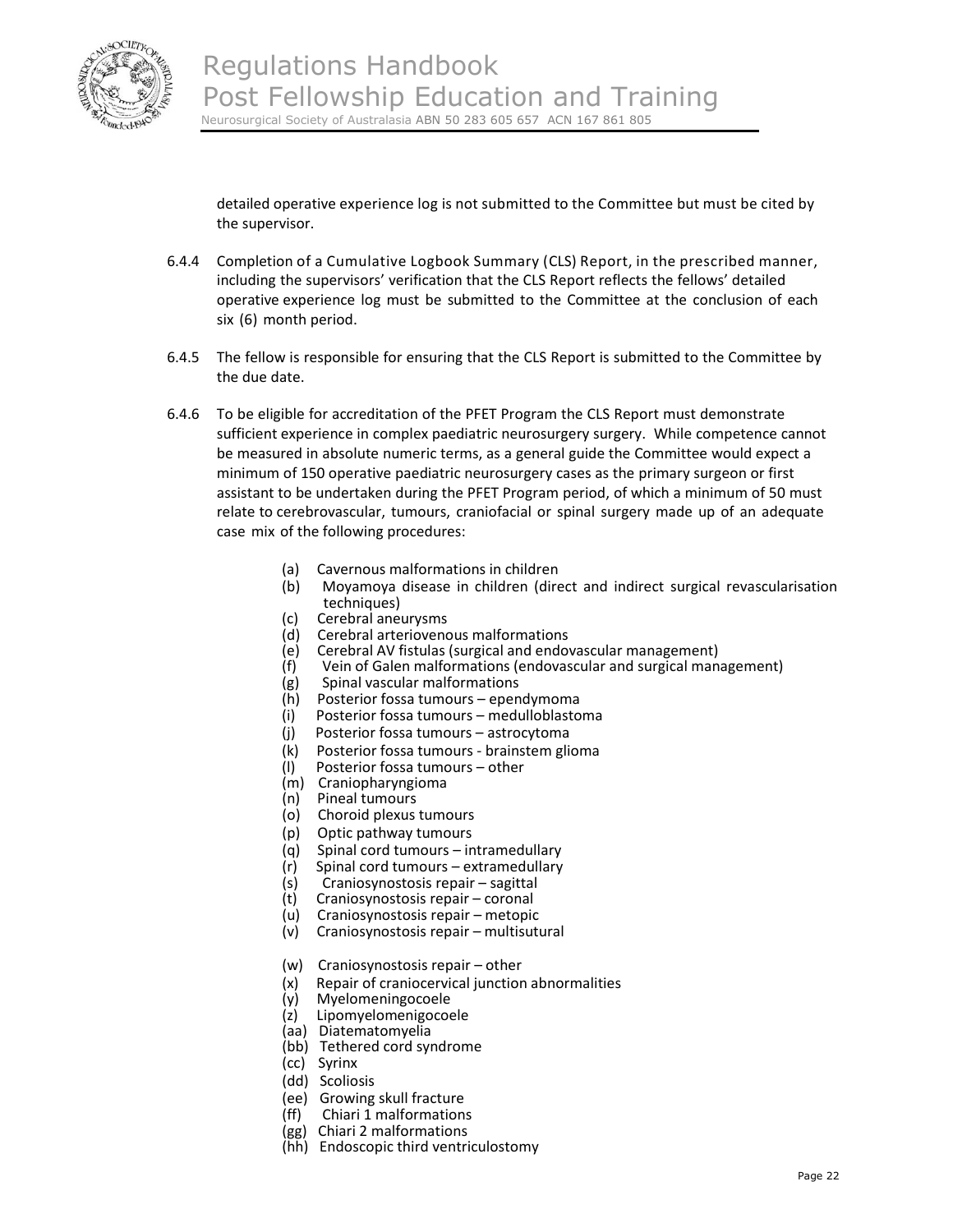

- (ii) Intrathecal Baclofen pumps
- (ii) Selective dorsal rhizotomy
- (kk) Temporal lobectomy
- (ll) Hemispherectomy / hemispherotomy
- (mm) Lobar resections/ disconnections for epilepsy
- (nn) Subdural grid implantation
- (oo) Vagal nerve stimulation

#### **6.5 Research Assessment**

- 6.5.1 The fellow must demonstrate scholarly activity in paediatric neurosurgery surgery with active participation in clinical and/or basic research during the PFET Program.
- 6.5.2 To be eligible for accreditation of the PFET Program the fellow is required to complete one paediatric neurosurgery research project suitable for publication and/or presentation in a peer reviewed journal or scientific meeting during the PFET Program. Research projects completed prior to the commencement, during a period of interruption, in an institution not accredited, or after the completion of the PFET Program will not be considered.

#### **6.6 Competence Assessment**

- 6.6.1 At the completion of the PFET Program the supervisor of registered PFET fellow must submit the PFET Program Completion Report to the Committee.
- 6.6.2 To be eligible for accreditation of the PFET Program the Program Completion Report must confirm that the fellow has satisfied all requirements of the PFET Program and, in their opinion, should be accredited and awarded the Certificate. This report is completed by the supervisor alone. The report will be available to the fellow.

#### **6.7 Post Fellowship Assessment Report**

- 6.7.1 The fellow must submit the Post Fellowship Assessment Report providing an honest and accurate assessment of the PFET Program position.
- 6.7.2 The Post Fellowship Assessment Report is used to evaluate the quality of the PFET position in comparison to the accreditation standards and objectives and is used in the renewal and re‐ accreditation process. The report will be available to the supervisor.

#### **6.8 Completion and Awarding the Certificate**

- 6.8.1 With twenty (20) business days of the completion of the PFET Program registered fellows must submit the following:
	- (a) The final Professional Performance Assessment Report; and
	- (b) The Post Fellowship Assessment Report; and<br>(c) The Cumulative Logbook Summary Report for
	- The Cumulative Logbook Summary Report for the PFET Program duration.
- 6.8.2 With twenty (20) Business Days of the completion of the PFET Program the supervisor of registered fellow must submit the PFET Program Completion Report.
- 6.8.3 Accreditation of the PFET Program and awarding of the Certificate is conditional on the submission of the required forms identified above in the manner prescribed within the specified time frames.